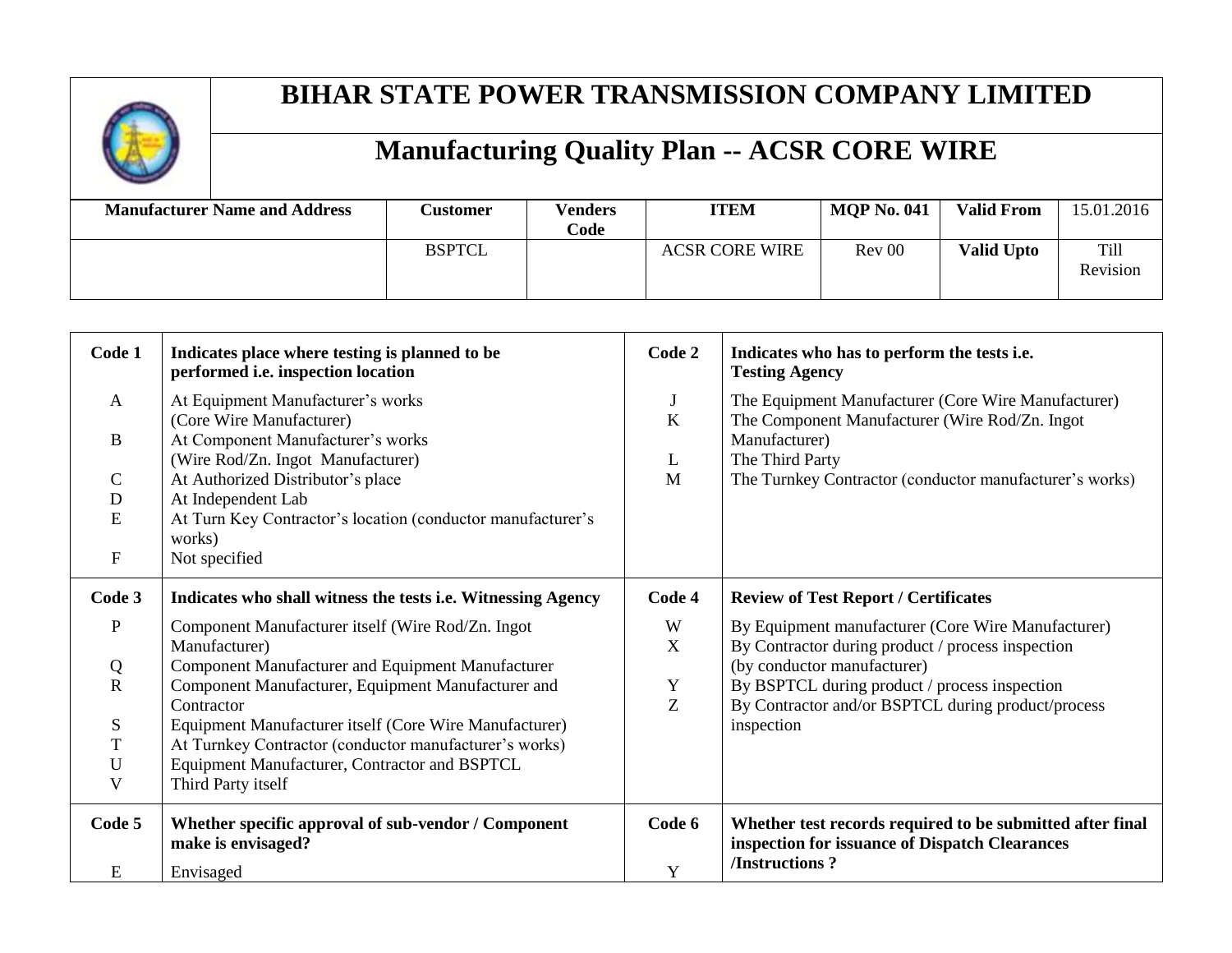#### **Manufacturing Quality Plan -- ACSR CORE WIRE**

| <b>Manufacturer Name and Address</b> | <b>Customer</b> | <b>Venders</b><br>Code | <b>ITEM</b>           | <b>MOP No. 041</b> | <b>Valid From</b> | 15.01.2016              |
|--------------------------------------|-----------------|------------------------|-----------------------|--------------------|-------------------|-------------------------|
|                                      | <b>BSPTCL</b>   |                        | <b>ACSR CORE WIRE</b> | Rev 00             | <b>Valid Upto</b> | <b>Till</b><br>Revision |

| INO.<br>. visagec<br>. | $\overline{\phantom{a}}$ | $V \alpha c$<br><b>TC2</b> |
|------------------------|--------------------------|----------------------------|
|                        |                          | No<br>$ -$                 |

#### **GENERAL NOTES**

#### **NOTES :**

1. Proper co-relation of material with test certificate from Raw Material stage to finishing HTGS core Wire for all the coil shall be maintained.

#### **STEEL WIRE RODS.**

- 2. The equipment manufacturer(Core Wire manufacturer)shall obtain the following test certificate from component manufacturer for steel wire rod/zinc ingots for review by Manufacturer of conductor/BSPTCL
	- i) Chemical composition of steel wire rods
	- ii) Purity of Zinc
	- iii) All the test result of the test carried out by component manufacturer on the finished steel wire rod.
- 3. The following test facilities /calibration certificate shall be available at equipment manufacturer's premices
	- i) The calibration of various testing and measuring instruments.
	- ii) Facilities for Torsion Testing
	- iii) Testing facilities for all galvanizing tests.
	- iv) Testing facility for Microstructure
	- v) Tensile Testing Machine

#### **ROUTINE AND ACCEPTANCE TESTS**

20 % galvanized Steel wire and required to be tested by Equipment manufacturer (Core Wire Manufacturer) and for 10 % acceptance by ACSR Conductor manufacturer at there works or at the works of the Equipment manufacturer (Core Wire Manufacturer).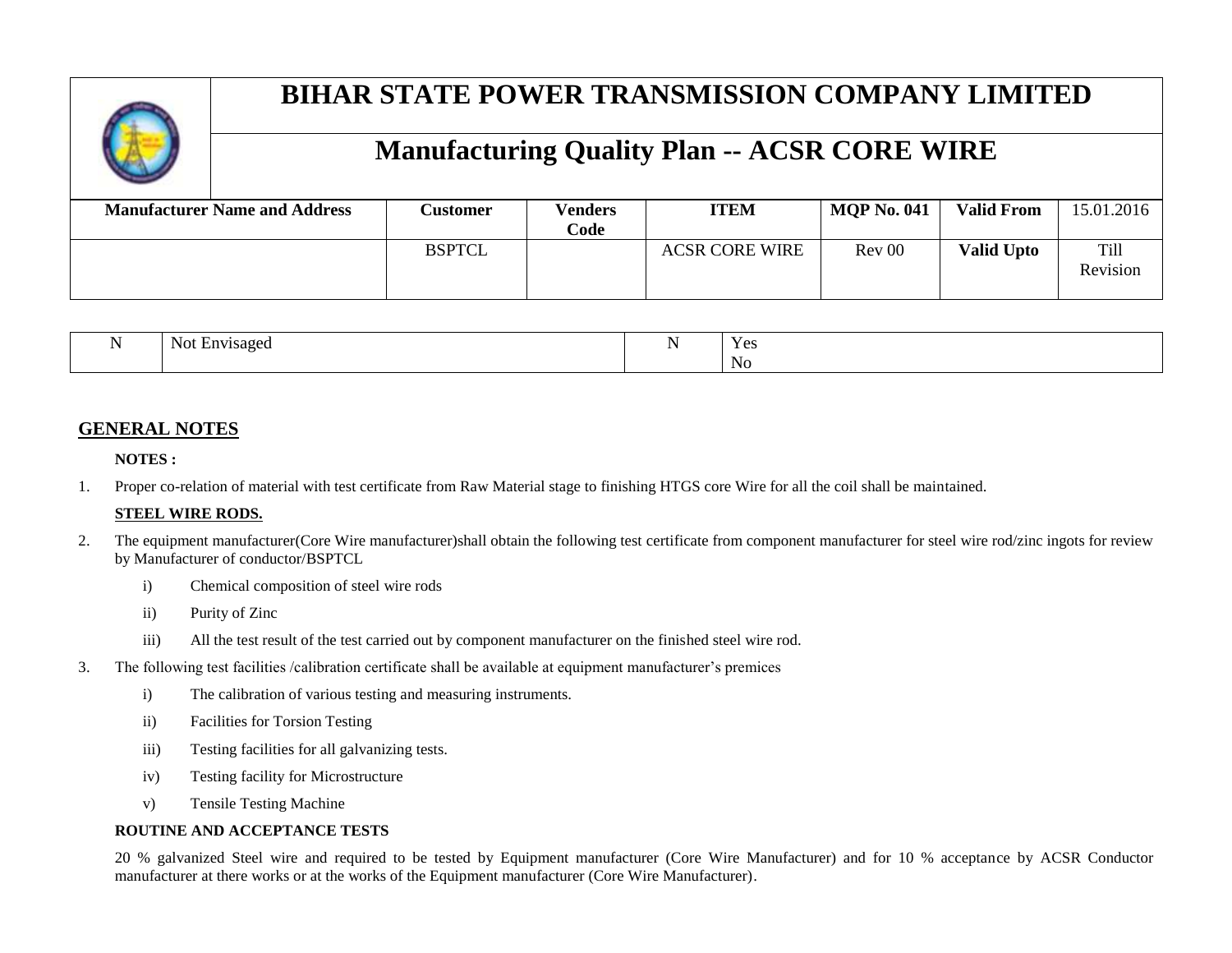

| <b>Manufacturer Name and Address</b> | Customer      | <b>Venders</b><br>Code | <b>ITEM</b>           | <b>MOP No. 041</b> | <b>Valid From</b> | 15.01.2016              |
|--------------------------------------|---------------|------------------------|-----------------------|--------------------|-------------------|-------------------------|
|                                      | <b>BSPTCL</b> |                        | <b>ACSR CORE WIRE</b> | Rev 00             | <b>Valid Upto</b> | <b>Till</b><br>Revision |

- 4. All the process paramerter like acid strength, Flux concentration, Zinc bath temperature etc, used for manufacturing Galvanised Steel Wire shall be maintained as defined.
- 5 The steel wire rod / zinc shall be procured only for primary producers or any other BSPTCL approved sources.
- 6. Equepment manufacturer ensures that accredated Lab/Agency will calibrate the UTM machine on yearly basis
- 7 The quality plan should be read in conjunction with the applicable Technical Specification against which the HTGS Core Wire is being manufactured
- 8 In case of any contradiction between Technical Specification, Approved drawing and MQP, detail maintion in Technical Specification/Approved Drawing shall be final.

| Sl.<br>No.                          | Components/<br><b>Operations &amp;</b> | Type of<br><b>Check</b> | <b>Quantum of</b><br>Check/ | Reference<br><b>Document</b> | <b>Acceptance Norms</b>  | <b>Format of Record</b> |   | <b>Applicable Codes</b> |   |              |   |   | <b>Remarks</b> |
|-------------------------------------|----------------------------------------|-------------------------|-----------------------------|------------------------------|--------------------------|-------------------------|---|-------------------------|---|--------------|---|---|----------------|
|                                     | <b>Description of</b>                  |                         | <b>Sampling</b>             | for Testing                  |                          |                         |   | 2                       | 3 | 4            | 5 | 6 |                |
|                                     | Test                                   |                         | with Basis                  |                              |                          |                         |   |                         |   |              |   |   |                |
| <b>Section : RAW MATERIAL</b><br>A. |                                        |                         |                             |                              |                          |                         |   |                         |   |              |   |   |                |
| 1.0.0                               | <b>RAW MATERIAL</b>                    |                         |                             |                              |                          |                         |   |                         |   |              | E |   |                |
|                                     | <b>SELECTION</b>                       |                         |                             |                              |                          |                         |   |                         |   |              |   |   |                |
|                                     | (High carbon Steel Wire Rod)           |                         |                             |                              |                          |                         |   |                         |   |              |   |   |                |
| 1.1.1                               | Steel Wire rod                         | Wet                     | 1 No. sample                | IS 7904                      | %C $0.50 - 0.85$         | Wire Rod Supplier's TC  | A | J                       | S | W            |   | N |                |
|                                     | chemical                               | Analysis                | per hear/per                |                              | % Mn $0.50 - 1.10$       |                         |   |                         |   |              |   |   |                |
|                                     | composition                            |                         | lot                         |                              | % Si $0.10 - 0.35$       |                         | в | K                       | P | $\mathbf{x}$ |   |   |                |
|                                     |                                        |                         |                             |                              | %S $0.045$ (Max)         |                         |   |                         |   |              |   |   |                |
|                                     |                                        |                         |                             |                              | %P 0.035 (Max)           |                         |   |                         |   |              |   |   |                |
| 1.1.2                               | Diameter of                            | Dimension               | 5 No. sample                | IS 7904                      | Min. $5.50 \pm 0.30$ mm  | <b>BSPTCL REPORTS</b>   | A | J                       | S | W            |   | N |                |
|                                     | Steel wire rod                         |                         | per hear/per                |                              | Ovality $\pm$ 0.45 mm    |                         |   |                         |   |              |   |   |                |
|                                     | and Ovality                            |                         | lot                         |                              | Max                      |                         | в | K                       | P | $\mathbf{x}$ |   |   |                |
| 1.1.3                               | <b>Ultimate Tensile</b>                | Mechanical              | 5 No. sample                | IS 7904                      | Min. 95 $\text{kg/mm}^2$ | Wire Rod Supplier's TC  | A | J                       | S | W            |   | N |                |
|                                     | Test                                   |                         | per hear/per                |                              |                          |                         |   |                         |   |              |   |   |                |
|                                     |                                        |                         | lot                         |                              |                          |                         | В | K                       | P | X            |   |   |                |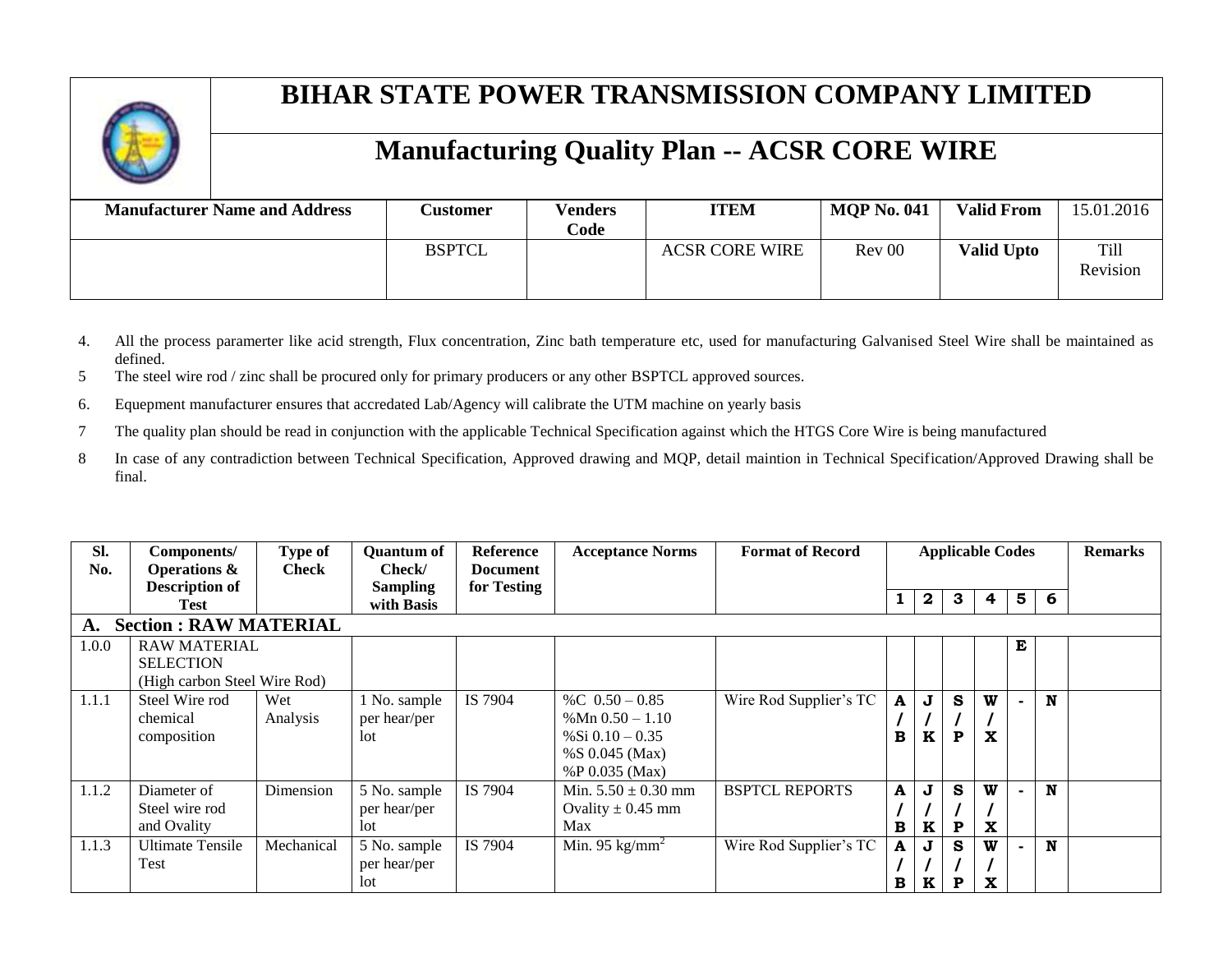

| <b>Manufacturer Name and Address</b> | <b>Customer</b> | <b>Venders</b><br>Code | <b>ITEM</b>           | <b>MOP No. 041</b> | <b>Valid From</b> | 15.01.2016              |
|--------------------------------------|-----------------|------------------------|-----------------------|--------------------|-------------------|-------------------------|
|                                      | <b>BSPTCL</b>   |                        | <b>ACSR CORE WIRE</b> | Rev 00             | <b>Valid Upto</b> | <b>Till</b><br>Revision |

| . - | Percentage        | Mechanical | $  -$<br>sample<br>$5 NQ$ . | IS 7904 | $Min -$<br>30 % | T <sub>0</sub><br>Wire Rod Supplier<br>1 U<br>$\cdot$ | А           | $\sim$<br>s | w  | $-$<br>N |  |
|-----|-------------------|------------|-----------------------------|---------|-----------------|-------------------------------------------------------|-------------|-------------|----|----------|--|
|     | reduction of area |            | per<br>hear/per             |         |                 |                                                       |             |             |    |          |  |
|     |                   |            | <b>lot</b>                  |         |                 |                                                       | $\mathbf B$ |             | А. |          |  |

| SI.<br>No.     | Components/<br><b>Operations &amp;</b><br><b>Description of</b> | Type of<br><b>Check</b> | <b>Quantum of</b><br>Check/<br><b>Sampling</b> | Reference<br><b>Document</b><br>for Testing | <b>Acceptance Norms</b>                                                                                                                                                      | <b>Format of Record</b> | <b>Applicable Codes</b> |        |                  |                  |   | <b>Remarks</b> |  |
|----------------|-----------------------------------------------------------------|-------------------------|------------------------------------------------|---------------------------------------------|------------------------------------------------------------------------------------------------------------------------------------------------------------------------------|-------------------------|-------------------------|--------|------------------|------------------|---|----------------|--|
|                | Test                                                            |                         | with Basis                                     |                                             |                                                                                                                                                                              |                         |                         | 2      | 3                | 4                | 5 | 6              |  |
|                |                                                                 |                         |                                                |                                             |                                                                                                                                                                              |                         |                         |        |                  |                  |   |                |  |
| 1.1.5          | Elongation                                                      | Mechanical              | 5 No. sample<br>per hear/per<br>lot            | IS 7904                                     | <b>Min 8%</b>                                                                                                                                                                | <b>BSPTCL REPORTS</b>   | A<br>в                  | J<br>K | S<br>P           | W<br>X           |   | N              |  |
| 1.1.6          | Cleanliness and<br>surface<br>smoothness<br>(Visual Check)      | Visual                  | 100 % on<br>each coil                          | IS 7904                                     | The wire rod shall be<br>round and free from<br>harmful defect like<br>fins, splits, surface<br>flaws, jagged surface<br>and imperfect edges<br>and other harmful<br>defect. | <b>BSPTCL REPORTS</b>   | A<br>в                  | J<br>K | S<br>$\mathbf P$ | W<br>$\mathbf x$ |   | N              |  |
| 1.1.7<br>1.1.7 | Microstructure<br>Structure                                     | Metallurgic<br>al       | 1 No. sample<br>per Heat/Lot                   | IS 7904                                     | The structure shall be<br>fine parlite                                                                                                                                       | <b>BSPTCL REPORTS</b>   | A<br>в                  | J<br>K | S<br>P           | W<br>X           |   | N              |  |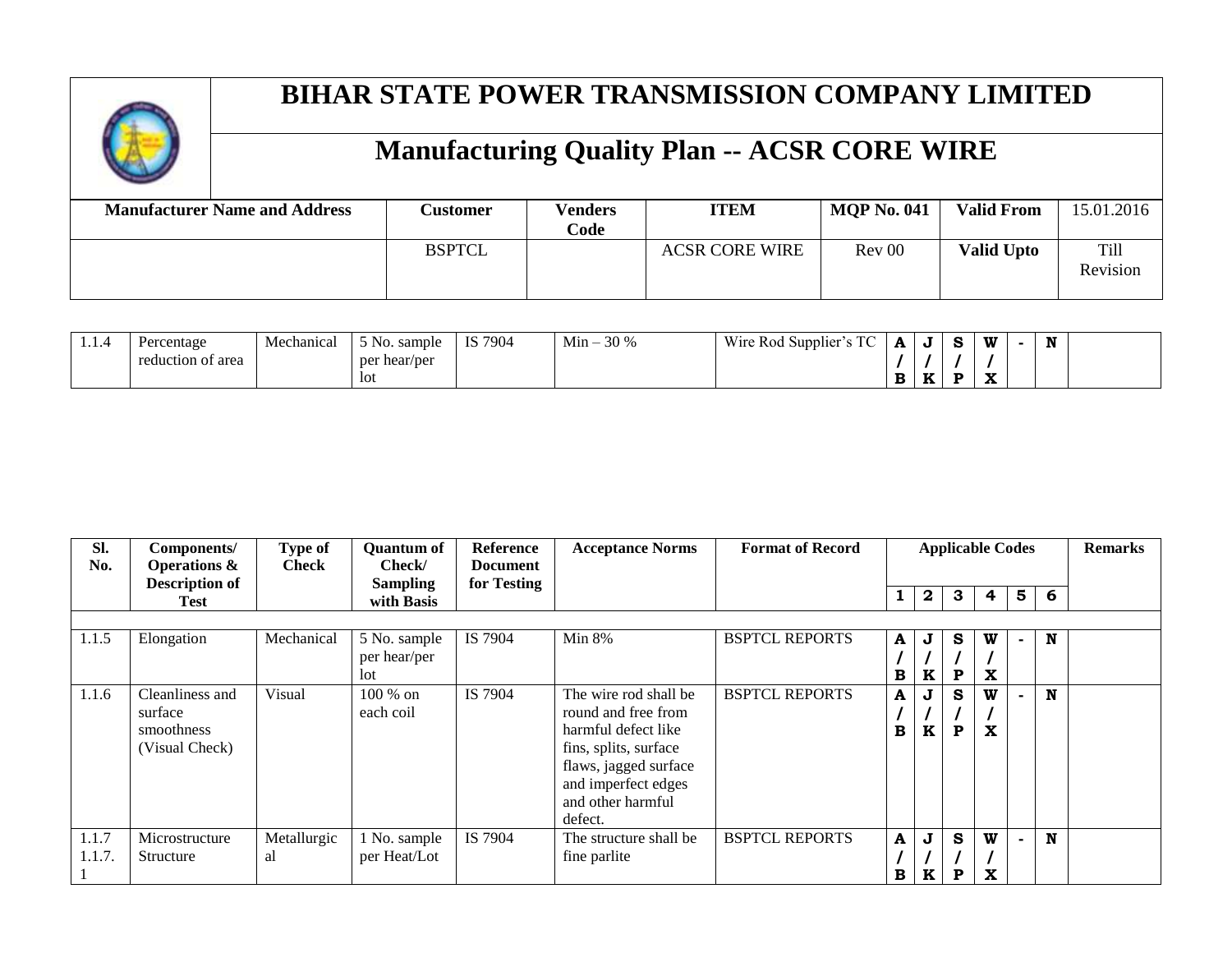

| <b>Manufacturer Name and Address</b> | <b>Customer</b> | <b>Venders</b><br>Code | <b>ITEM</b>           | <b>MOP No. 041</b> | <b>Valid From</b> | 15.01.2016              |
|--------------------------------------|-----------------|------------------------|-----------------------|--------------------|-------------------|-------------------------|
|                                      | <b>BSPTCL</b>   |                        | <b>ACSR CORE WIRE</b> | Rev 00             | <b>Valid Upto</b> | <b>Till</b><br>Revision |

| $\sim$<br>1.1. <i>1</i> . | $\sim$<br>$\sim$<br>Grain Size | Metallurgic | No.<br>sample   | 4748 &<br>TC<br>∼ ⊿                  | $100\,\mathrm{X}$<br>Min<br>› with | <b>REPORTS</b><br><b>BSPTCL</b> | A | u          | $\sim$ | w  | $-1$<br>N |  |
|---------------------------|--------------------------------|-------------|-----------------|--------------------------------------|------------------------------------|---------------------------------|---|------------|--------|----|-----------|--|
|                           |                                | aı          | Heat/Lot<br>per | as per                               | $\cdot$ $\sim$<br>Magnification    |                                 |   |            |        |    |           |  |
|                           |                                |             |                 | $\overline{10}$<br>CTN<br>AS I M-112 |                                    |                                 |   | TZ.<br>-53 | Ð      | -- |           |  |

| SI.<br>No. | Components/<br><b>Operations &amp;</b><br><b>Description of</b> | Type of<br><b>Check</b> | <b>Quantum of</b><br>Check/<br><b>Sampling</b> | <b>Reference</b><br><b>Document</b><br>for Testing | <b>Acceptance Norms</b> | <b>Format of Record</b> | <b>Applicable Codes</b> |              |    | <b>Remarks</b> |   |   |  |
|------------|-----------------------------------------------------------------|-------------------------|------------------------------------------------|----------------------------------------------------|-------------------------|-------------------------|-------------------------|--------------|----|----------------|---|---|--|
|            | Test                                                            |                         | with Basis                                     |                                                    |                         |                         |                         | $\mathbf{2}$ | 3  | 4              | 5 | 6 |  |
|            |                                                                 |                         |                                                |                                                    |                         |                         |                         |              |    |                |   |   |  |
| 1.1.7.     | <b>Inclusion Rating</b>                                         | Metallurgic             | 1 No. sample                                   | IS 7904 &                                          | $Max - 2$ Thick Series  | <b>BSPTCL REPORTS</b>   | A I                     | J            | S. | W              |   | N |  |
|            |                                                                 | al                      | per Heat/Lot                                   | ASTM E-45                                          |                         |                         |                         |              |    |                |   |   |  |
|            |                                                                 |                         |                                                |                                                    |                         |                         | $\mathbf{B}$            | $\mathbf{K}$ | P  | X              |   |   |  |
| 1.1.7.     | <b>Surface Defects</b>                                          | Metallurgic             | 1 No. sample                                   | IS 7904                                            | $1.0\%$ of dia Max      | <b>BSPTCL REPORTS</b>   | $\mathbf{A}$            | J            | s  | W              |   | N |  |
| 4          |                                                                 | al                      | per Heat/Lot                                   |                                                    |                         |                         |                         |              |    |                |   |   |  |
|            |                                                                 |                         |                                                |                                                    |                         |                         | B                       | K            | P  | X              |   |   |  |
| 1.1.7.     | Decarburization                                                 | Metallurgic             | 1 No. sample                                   | IS 7904                                            | $1.0\%$ of dia Max      | <b>BSPTCL REPORTS</b>   | A <sup>1</sup>          | J            | S. | W              |   | N |  |
|            |                                                                 | al                      | per Heat/Lot                                   |                                                    |                         |                         |                         |              |    |                |   |   |  |
|            |                                                                 |                         |                                                |                                                    |                         |                         | $\mathbf{B}$            | K            | P  | $\mathbf x$    |   |   |  |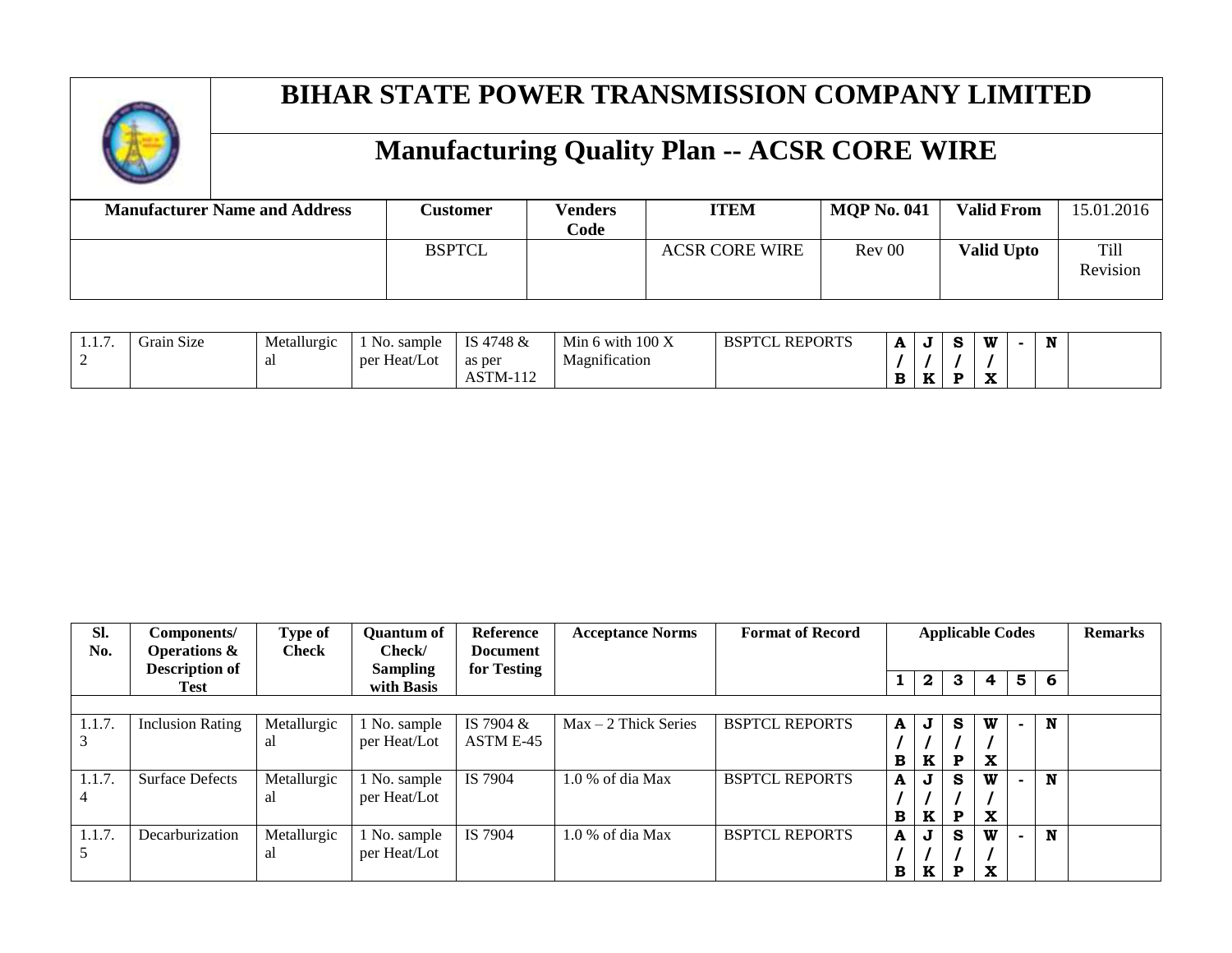

| <b>Manufacturer Name and Address</b> | <b>Customer</b> | <b>Venders</b><br>Code | <b>ITEM</b>           | <b>MQP No. 041</b> | <b>Valid From</b> | 15.01.2016              |
|--------------------------------------|-----------------|------------------------|-----------------------|--------------------|-------------------|-------------------------|
|                                      | <b>BSPTCL</b>   |                        | <b>ACSR CORE WIRE</b> | Rev 00             | <b>Valid Upto</b> | <b>Till</b><br>Revision |

| 1.1.7. | Micro Etching     | Metallurgic | No. sample   | IS 7904     | No Defects  | <b>BSPTCL REPORTS</b> | A | J | - S | W | N |  |
|--------|-------------------|-------------|--------------|-------------|-------------|-----------------------|---|---|-----|---|---|--|
|        |                   | al          | per Heat/Lot |             |             |                       |   |   |     |   |   |  |
|        |                   |             |              |             |             |                       | В | K | D   | X |   |  |
| 1.1.8  | ELECTROLYTIC ZINC |             |              |             |             |                       |   |   |     |   |   |  |
| 1.1.8. | Chemical          | Spectro     | sample per   | IS 209      | Min 99.95 % | Zinc Supplier TC/TPL  |   |   | X7  | W | N |  |
|        | Analysis          | Analysis    | lot of 50 MT | Purity zinc |             | reports               |   |   |     |   |   |  |
|        |                   |             | or part      |             |             |                       |   |   |     |   |   |  |
|        |                   |             | thereof      |             |             |                       |   |   |     |   |   |  |

| SI.   | Components/                            | <b>Type of</b> | Ouantum of | <b>Reference</b> | <b>Acceptance Norms</b> | <b>Format of Record</b> | <b>Applicable Codes</b> |          |  |   | Remarks |  |
|-------|----------------------------------------|----------------|------------|------------------|-------------------------|-------------------------|-------------------------|----------|--|---|---------|--|
| No.   | Operations &                           | Check          | Check/     | Document         |                         |                         |                         |          |  |   |         |  |
|       | <b>Description of</b>                  |                | Sampling   | for Testing      |                         |                         |                         |          |  |   |         |  |
|       |                                        |                |            |                  |                         |                         |                         | <u>n</u> |  | 4 | 5.      |  |
|       | Test                                   |                | with Basis |                  |                         |                         |                         |          |  |   |         |  |
| В.    | <b>Section : In Process Inspection</b> |                |            |                  |                         |                         |                         |          |  |   |         |  |
| 2.0.0 | WIRE ROD PTRPERATION FOR WIRE DRAWING  |                |            |                  |                         |                         |                         |          |  |   |         |  |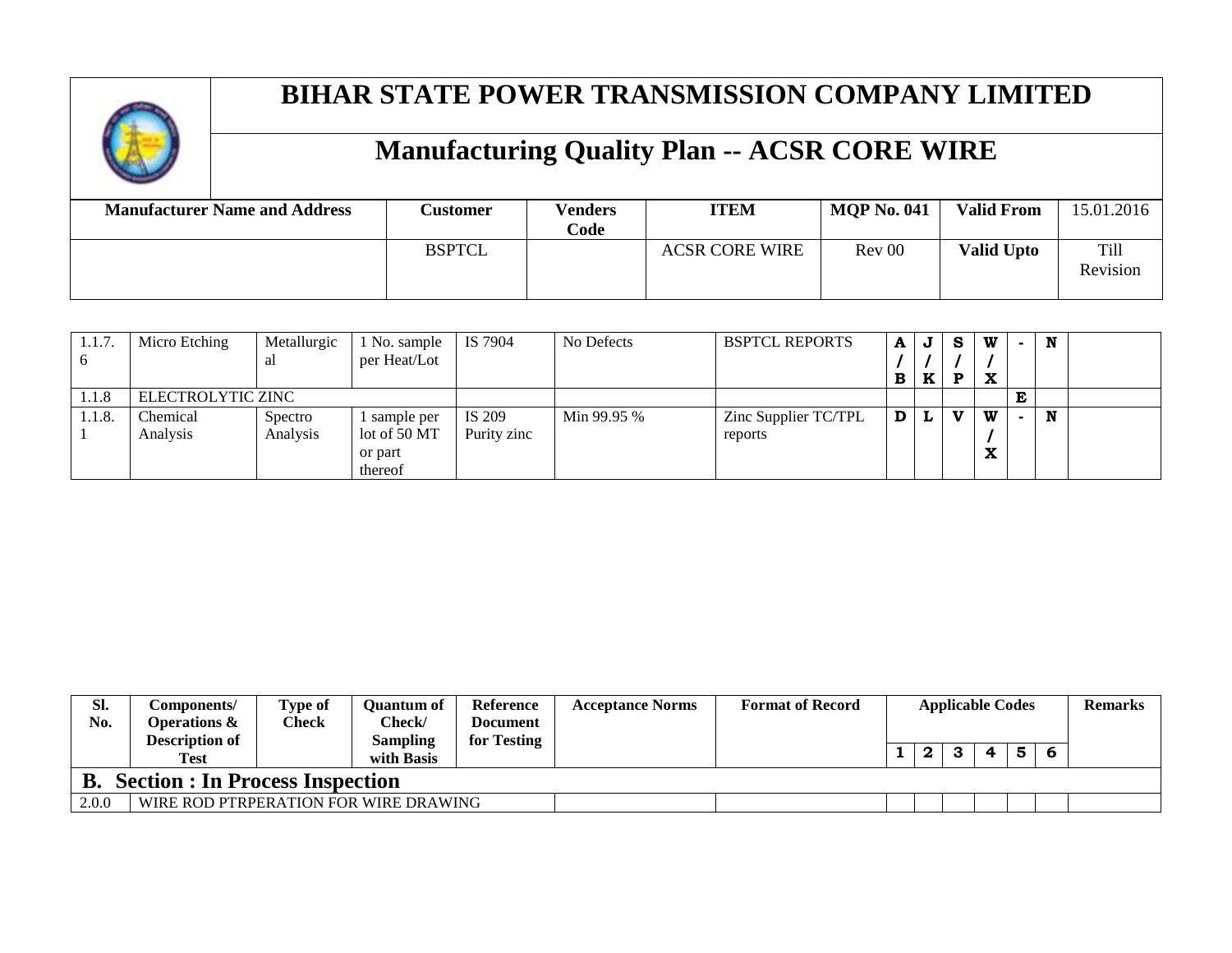

| <b>Manufacturer Name and Address</b> | <b>Customer</b> | <b>Venders</b><br>Code | <b>ITEM</b>           | <b>MOP No. 041</b> | <b>Valid From</b> | 15.01.2016              |
|--------------------------------------|-----------------|------------------------|-----------------------|--------------------|-------------------|-------------------------|
|                                      | <b>BSPTCL</b>   |                        | <b>ACSR CORE WIRE</b> | Rev 00             | <b>Valid Upto</b> | <b>Till</b><br>Revision |

| 2.1.0 | Pickling in            | Chemical | Sample        | Plant    | HCL Cons. $4-20%$       | <b>BSPTCL REPORTS</b> | A | J | -S | W | N |  |
|-------|------------------------|----------|---------------|----------|-------------------------|-----------------------|---|---|----|---|---|--|
|       | Hydrochloric           |          | from Pickling | Standard | Iron Content $-12\%$    |                       |   |   |    |   |   |  |
|       | Acid solution to       |          | bath Daily    |          | Max                     |                       |   |   |    |   |   |  |
|       | be followed by         |          |               |          |                         |                       |   |   |    |   |   |  |
|       | rinsing in cold        |          |               |          |                         |                       |   |   |    |   |   |  |
|       | water                  |          |               |          |                         |                       |   |   |    |   |   |  |
| 2.1.1 | <b>Surface Coating</b> | Chemical | Sample        | Plant    | Phosphate Cons. 20 -    | <b>BSPTCL REPORTS</b> | A | J | -S | W | N |  |
|       | Phosphate $&$          |          | from Pickling | Standard | $22 Beo$ & Borax conc.  |                       |   |   |    |   |   |  |
|       | <b>Borax</b>           |          | bath Daily    |          | Minimum 30 Point        |                       |   |   |    | v |   |  |
|       |                        |          |               |          | temp Min $70^{\circ}$ C |                       |   |   |    |   |   |  |

| n.<br><u>ы.</u> | <i>C</i> omponents/     | m<br><b>Vpe of</b> | <b>Ouantum of</b> | Reference | <b>Acceptance Norms</b> | <b>Format of Record</b> | <b>Applicable Codes</b> | <b>Remarks</b> |
|-----------------|-------------------------|--------------------|-------------------|-----------|-------------------------|-------------------------|-------------------------|----------------|
| No.             | <b>Operations &amp;</b> | Check              | $\mathbf{Check}$  | Document  |                         |                         |                         |                |
|                 |                         |                    |                   |           |                         |                         |                         |                |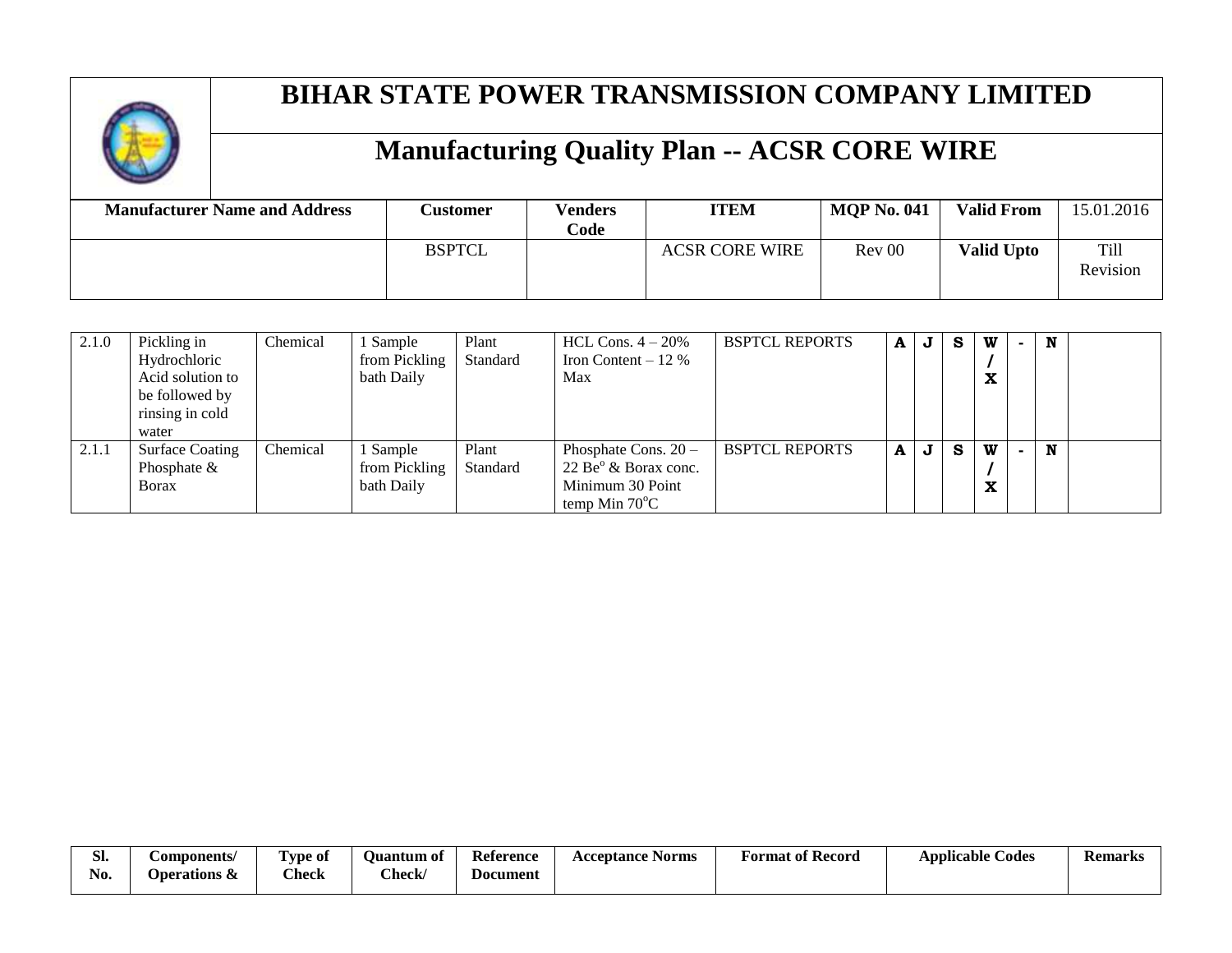

| <b>Manufacturer Name and Address</b> | <b>Customer</b> | <b>Venders</b><br>Code | <b>ITEM</b>           | <b>MOP No. 041</b> | <b>Valid From</b> | 15.01.2016       |
|--------------------------------------|-----------------|------------------------|-----------------------|--------------------|-------------------|------------------|
|                                      | <b>BSPTCL</b>   |                        | <b>ACSR CORE WIRE</b> | Rev 00             | <b>Valid Upto</b> | Till<br>Revision |

|       | <b>Description of</b>                      |            | <b>Sampling</b> | for Testing         |                         |                       |              | 2 | 3 | 4           | $5\phantom{1}$ | 6 |  |
|-------|--------------------------------------------|------------|-----------------|---------------------|-------------------------|-----------------------|--------------|---|---|-------------|----------------|---|--|
|       | <b>Test</b>                                |            | with Basis      |                     |                         |                       |              |   |   |             |                |   |  |
|       | <b>Section: RAW MATERIAL</b>               |            |                 |                     |                         |                       |              |   |   |             |                |   |  |
| 2.0.0 | <b>WIRE DRAWING</b>                        |            |                 |                     |                         |                       |              |   |   |             |                |   |  |
|       | Drawn on steel wire rod in to 3.45 mm Wire |            |                 |                     |                         |                       |              |   |   |             |                |   |  |
| 2.0.0 | Diameter                                   | Dimension  | 1 Sample per    | <b>IS 398 (Part</b> | As per Table 1          | <b>BSPTCL REPORTS</b> | A            | J | S | W           |                | N |  |
|       |                                            |            | 5 coil          | $-5 &$ Part -       |                         |                       |              |   |   |             |                |   |  |
|       |                                            |            |                 | 2) Latest           |                         |                       |              |   |   | X           |                |   |  |
| 2.2.1 | Breaking load                              | Mechanical | I Sample per    | <b>IS 398 (Part</b> | As per Table 1          | <b>BSPTCL REPORTS</b> | A            | J | S | W           |                | N |  |
|       |                                            |            | 5 coil          | $-5 &$ Part -       |                         |                       |              |   |   |             |                |   |  |
|       |                                            |            |                 | 2) Latest           |                         |                       |              |   |   | X           |                |   |  |
| 2.2.2 | Torsion                                    | Mechanical | 1 Sample per    | <b>IS 398 (Part</b> | As per Table 1          | <b>BSPTCL REPORTS</b> | $\mathbf{A}$ | J | S | W           |                | N |  |
|       |                                            |            | 5 coil          | $-5 &$ Part -       |                         |                       |              |   |   |             |                |   |  |
|       |                                            |            |                 | 2) Latest           |                         |                       |              |   |   | $\mathbf X$ |                |   |  |
| 2.2.3 | Surface Finish                             | Visual     | 100 % on        | IS 398              | The wire shall be       | <b>BSPTCL REPORTS</b> | $\mathbf A$  | J | S | W           |                | N |  |
|       |                                            |            | each coil       | $(Part - 5 \&$      | smooth and free from    |                       |              |   |   |             |                |   |  |
|       |                                            |            |                 | Part - $2)$         | all imperfection such   |                       |              |   |   | X           |                |   |  |
|       |                                            |            |                 | Latest              | as spills, splits scale |                       |              |   |   |             |                |   |  |
|       |                                            |            |                 |                     | inclusion, die mark,    |                       |              |   |   |             |                |   |  |
|       |                                            |            |                 |                     | scratched fittings      |                       |              |   |   |             |                |   |  |
|       |                                            |            |                 |                     | blowholes etc.          |                       |              |   |   |             |                |   |  |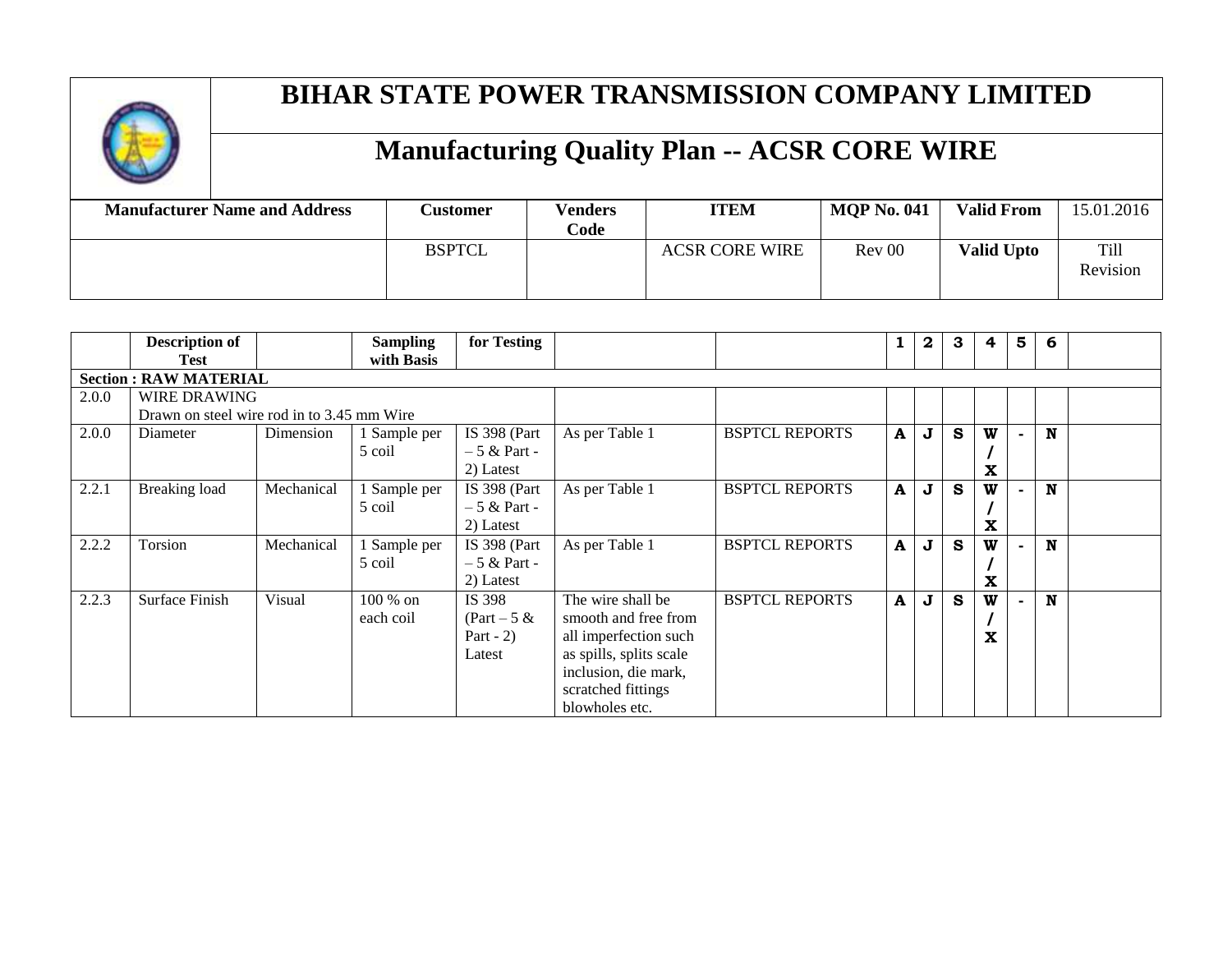

# **Manufacturing Quality Plan -- ACSR CORE WIRE**

| <b>Manufacturer Name and Address</b> | <b>Customer</b> | Venders<br>Code | <b>ITEM</b>           | <b>MOP No. 041</b> | <b>Valid From</b> | 15.01.2016       |
|--------------------------------------|-----------------|-----------------|-----------------------|--------------------|-------------------|------------------|
|                                      | <b>BSPTCL</b>   |                 | <b>ACSR CORE WIRE</b> | Rev 00             | <b>Valid Upto</b> | Till<br>Revision |

# **TABLE – I**

|      |               |      | <b>Drawn Steel Wire</b> |              |               |
|------|---------------|------|-------------------------|--------------|---------------|
| Size | Normal Dia in |      | Dia in                  | Min $B/L$ in | Specification |
| (mm) | mm            |      | mm                      | kN           |               |
|      |               | Min  | Max                     |              |               |
| 2.54 | 2.46          | 2.44 | 2.48                    | 7.22         | IS 398        |
|      |               |      |                         |              |               |
| 3.18 | 3.10          | 3.07 | 3.14                    | 10.88        | IS 398        |
|      |               |      |                         |              |               |
| 3.53 | 3.45          | 3.42 | 3.48                    | 13.50        | IS 398        |
| 2.21 | 2.16          | 2.14 | 2.18                    | 4.49         | IS 398        |
| 3.00 | 2.94          | 2.92 | 2.96                    | 9.29         | IS 398        |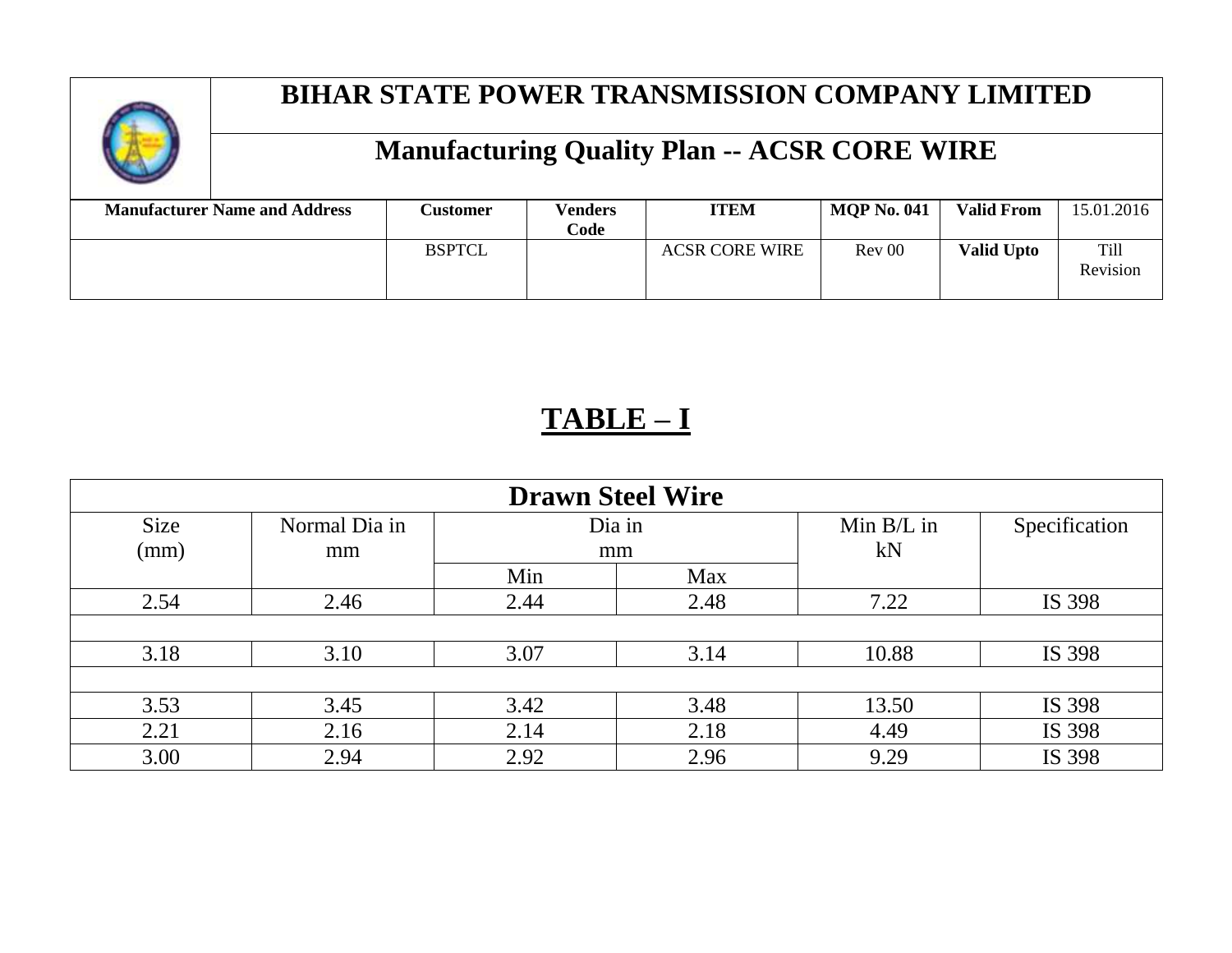

| <b>Manufacturer Name and Address</b> | Customer      | <b>Venders</b><br>Code | <b>ITEM</b>           | <b>MQP No. 041</b> | <b>Valid From</b> | 15.01.2016       |
|--------------------------------------|---------------|------------------------|-----------------------|--------------------|-------------------|------------------|
|                                      | <b>BSPTCL</b> |                        | <b>ACSR CORE WIRE</b> | Rev 00             | <b>Valid Upto</b> | Till<br>Revision |

| SI.<br>No. | Components/<br><b>Operations &amp;</b> | Type of<br><b>Check</b> | <b>Quantum of</b><br>Check/   | <b>Reference</b><br><b>Document</b>               | <b>Acceptance Norms</b>                                                                                                           | <b>Format of Record</b> | <b>Applicable Codes</b> |                  |             | <b>Remarks</b> |   |   |  |
|------------|----------------------------------------|-------------------------|-------------------------------|---------------------------------------------------|-----------------------------------------------------------------------------------------------------------------------------------|-------------------------|-------------------------|------------------|-------------|----------------|---|---|--|
|            | <b>Description of</b><br>Test          |                         | <b>Sampling</b><br>with Basis | for Testing                                       |                                                                                                                                   |                         |                         | $\boldsymbol{2}$ | 3           | 4              | 5 | 6 |  |
|            | <b>Section: INPROCESS INSPECTION</b>   |                         |                               |                                                   |                                                                                                                                   |                         |                         |                  |             |                |   |   |  |
| 2.2.4      | <b>Wrapping Test</b>                   | Mechanical              | 1 Sample per<br>5 coil        | IS 398<br>$(Part - 5 \&$<br>Part $-2$ )<br>Latest | $Wrap-8$<br>Un Wrap $-6$<br>$Wrap-6$<br>Mandrel having dia<br>equal to 4 times the<br>dia of the wire shall<br>not crack or break | <b>BSPTCL REPORTS</b>   | A                       | J                | S           | W<br>x         |   | N |  |
| 2.2.5      | Joints                                 | Visual                  | 100 % on<br>each coils        | IS 398 (Part<br>$-5 &$ Part -<br>2) Latest        | No joints allowed                                                                                                                 | <b>BSPTCL REPORTS</b>   | A                       | J                | S           | W<br>X         |   | N |  |
| 2.2.6      | Microstructure<br>Structure            | Metallurgic<br>al       | 1 No. sample<br>per Heat/Lot  | IS 7904                                           | The structure shall be<br>fine parlite                                                                                            | <b>BSPTCL REPORTS</b>   | A<br>B                  | J<br>K           | s<br>P      | W<br>X         |   | N |  |
| 2.2.7      | Grain Size                             | Metallurgic<br>al       | 1 No. sample<br>per Heat/Lot  | IS 4748 &<br>as per<br><b>ASTM-112</b>            | Min 6 with $100X$<br>Magnification                                                                                                | <b>BSPTCL REPORTS</b>   | A<br>в                  | J<br>K           | s<br>P      | W<br>X         |   | N |  |
| 2.2.8      | <b>Inclusion Rating</b>                | Metallurgic<br>al       | 1 No. sample<br>per Heat/Lot  | IS 7904 $\&$<br>ASTM E-45                         | $Max - 2$ Thick Series                                                                                                            | <b>BSPTCL REPORTS</b>   | A<br>B                  | J<br>K           | $\mathbf P$ | W<br>X         |   | N |  |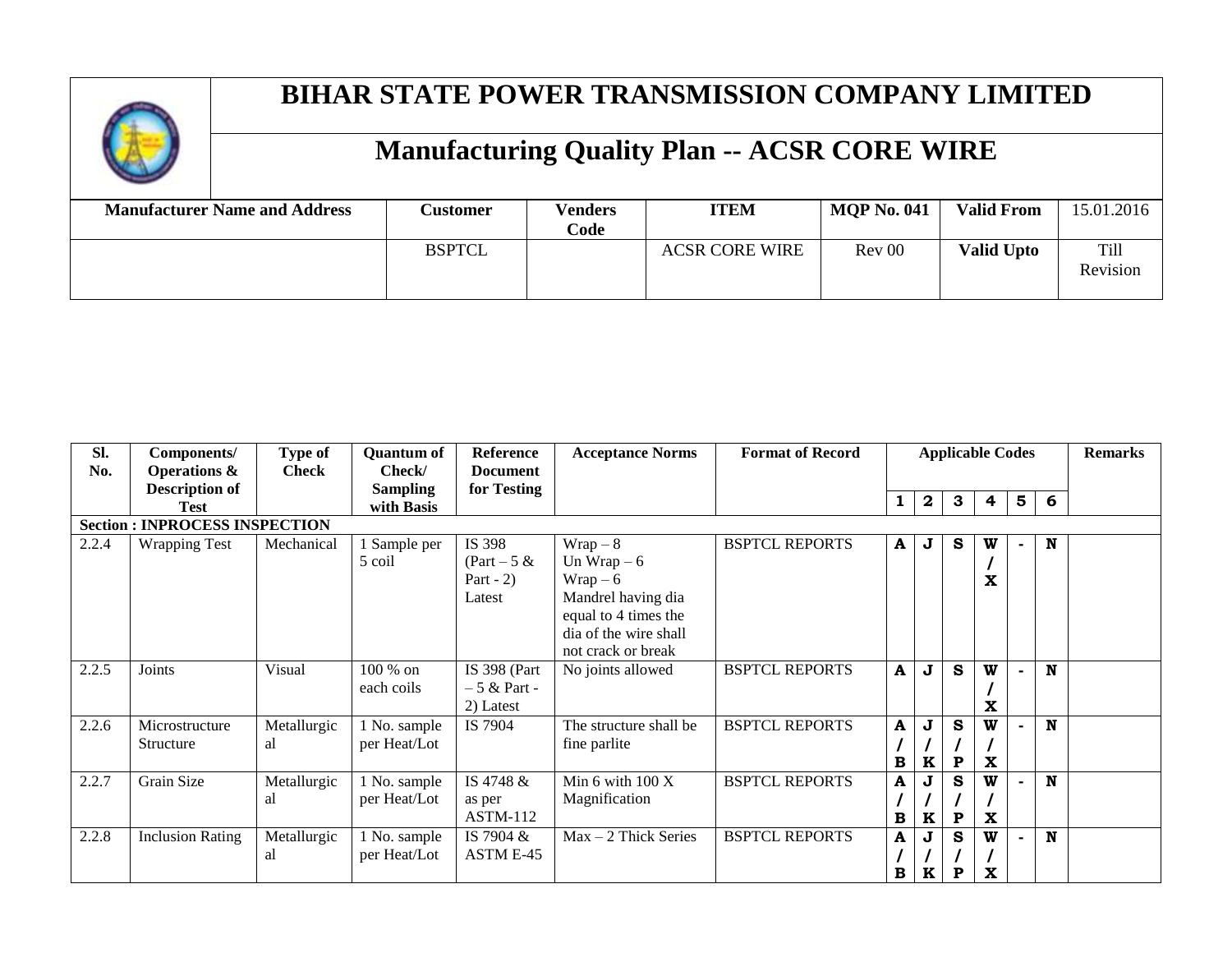

| <b>Manufacturer Name and Address</b> | <b>Customer</b> | <b>Venders</b><br>Code | <b>ITEM</b>           | <b>MOP No. 041</b> | <b>Valid From</b> | 15.01.2016              |
|--------------------------------------|-----------------|------------------------|-----------------------|--------------------|-------------------|-------------------------|
|                                      | <b>BSPTCL</b>   |                        | <b>ACSR CORE WIRE</b> | Rev 00             | <b>Valid Upto</b> | <b>Till</b><br>Revision |

| 2.2.9 | <b>Surface Defects</b> | Metallurgic | No. sample   | IS 7904 | $1.0\%$ of dia Max | <b>BSPTCL REPORTS</b> | A |    | <b>S</b> | w                        | N |  |
|-------|------------------------|-------------|--------------|---------|--------------------|-----------------------|---|----|----------|--------------------------|---|--|
|       |                        | al          | per Heat/Lot |         |                    |                       |   |    |          |                          |   |  |
|       |                        |             |              |         |                    |                       | В | TZ | Ð        | $\overline{\phantom{a}}$ |   |  |
| 2.3.0 | Decarburization        | Metallurgic | No. sample   | IS 7904 | $1.0\%$ of dia Max | <b>BSPTCL REPORTS</b> |   | J  | <b>S</b> | W                        | N |  |
|       |                        | al          | per Heat/Lot |         |                    |                       |   |    |          |                          |   |  |
|       |                        |             |              |         |                    |                       | В | TZ | Ð        |                          |   |  |

| Sl.<br>No. | Components/<br><b>Operations &amp;</b> | Type of<br><b>Check</b> | <b>Quantum of</b><br>Check/ | Reference<br><b>Document</b> | <b>Acceptance Norms</b>             | <b>Format of Record</b> |             |   |   | <b>Applicable Codes</b> |        |   | <b>Remarks</b> |
|------------|----------------------------------------|-------------------------|-----------------------------|------------------------------|-------------------------------------|-------------------------|-------------|---|---|-------------------------|--------|---|----------------|
|            | <b>Description of</b>                  |                         | <b>Sampling</b>             | for Testing                  |                                     |                         |             | 2 | 3 | 4                       | 5      | 6 |                |
|            | <b>Test</b>                            |                         | with Basis                  |                              |                                     |                         |             |   |   |                         |        |   |                |
|            | <b>Section : INPROCESS INSPECTION</b>  |                         |                             |                              |                                     |                         |             |   |   |                         |        |   |                |
| 2.3.1      | Micro Etching                          | Metallurgic             | 1 No. sample                | IS 7904                      | No Defects                          | <b>BSPTCL REPORTS</b>   | A           | J | s | W                       | $\sim$ | N |                |
|            |                                        | al                      | per Heat/Lot                |                              |                                     |                         |             |   |   |                         |        |   |                |
|            |                                        |                         |                             |                              |                                     |                         | в           | K | P | $\mathbf x$             |        |   |                |
| 3.0.0      | <b>GALVANIZING</b>                     |                         |                             |                              |                                     |                         |             |   |   |                         |        |   |                |
| 3.1.1      | Degreasing                             | Chemical &              | sample                      | Plant                        | Conc. Min $-5\%$                    | <b>BSPTCL REPORTS</b>   | A           | J | S | W                       |        | N |                |
|            | Caustic Soda                           | Measureme               | from bath                   | Standard                     | Temp. $50 - 70^{\circ}C$            |                         |             |   |   |                         |        |   |                |
|            |                                        | nt                      | daily                       |                              |                                     |                         |             |   |   | X                       |        |   |                |
| 3.1.2      | <b>Acid Cleaning</b>                   | Chemical $&$            | sample                      | Plant                        | Conc. Min 8%                        | <b>BSPTCL REPORTS</b>   | A           | J | S | W                       |        | N |                |
|            |                                        | Measureme               | from bath                   | Standard                     | Iron Max. $16\%$                    |                         |             |   |   |                         |        |   |                |
|            |                                        | nt                      | daily                       |                              |                                     |                         |             |   |   | X                       |        |   |                |
| 3.1.3      | Flux Coating                           | Chemical &              | sample                      | Plant                        | Sp. Gravity $5 - 8$ Be <sup>o</sup> | <b>BSPTCL REPORTS</b>   | $\mathbf A$ | J | S | W                       |        | N |                |
|            | mixture of                             | Measureme               | from bath                   | Standard                     | Temp. $40 - 60^{\circ}C$            |                         |             |   |   |                         |        |   |                |
|            | $NH_4Cl$ ; $ZnCl_2$                    | nt                      | daily                       |                              |                                     |                         |             |   |   | x                       |        |   |                |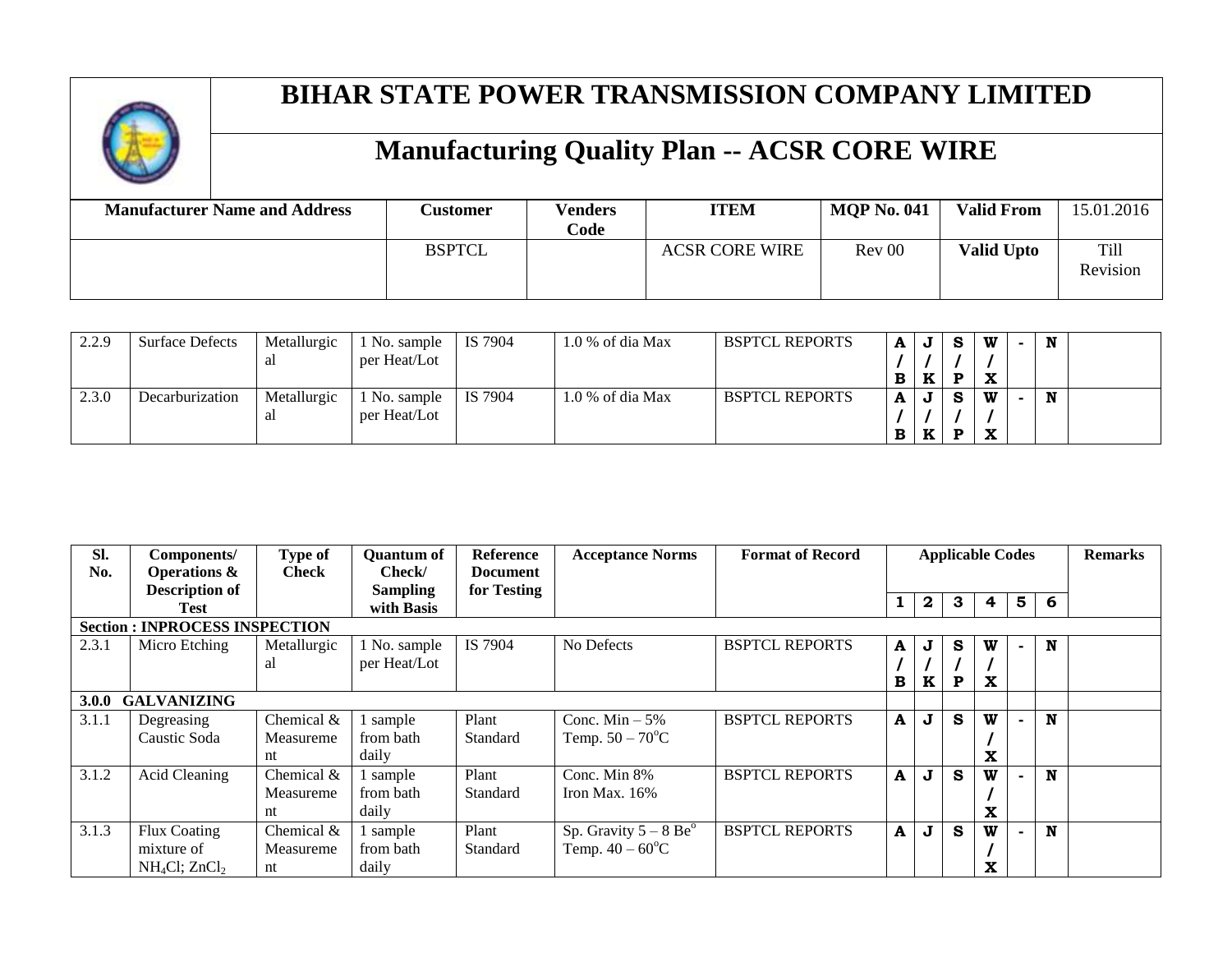

| <b>Manufacturer Name and Address</b> | <b>Customer</b> | <b>Venders</b><br>Code | <b>ITEM</b>           | <b>MOP No. 041</b> | <b>Valid From</b> | 15.01.2016              |
|--------------------------------------|-----------------|------------------------|-----------------------|--------------------|-------------------|-------------------------|
|                                      | <b>BSPTCL</b>   |                        | <b>ACSR CORE WIRE</b> | Rev 00             | <b>Valid Upto</b> | <b>Till</b><br>Revision |

| 3.1.4 | Molten Zinc<br>Bath                            | Measureme<br>nt     | After every 2<br>hours | IS 2629           | Temp. $450\pm10^{\circ}$ C | <b>BSPTCL REPORTS</b> | A | J | -S           | w<br>л. | N |  |
|-------|------------------------------------------------|---------------------|------------------------|-------------------|----------------------------|-----------------------|---|---|--------------|---------|---|--|
| 3.1.5 | Chemical<br>analysis of<br>Molten Zinc<br>Bath | Spectro<br>Analysis | sample<br>every month  | Purity of<br>Zinc | Minimum 98.5%              | <b>BSPTCL REPORTS</b> | D |   | $\mathbf{v}$ | w<br>́́ | N |  |

| SI.<br>No. | Components/<br><b>Operations &amp;</b> | Type of<br><b>Check</b> | <b>Ouantum of</b><br>Check/   | <b>Reference</b><br><b>Document</b> | <b>Acceptance Norms</b> | <b>Format of Record</b> |   |              |   | <b>Applicable Codes</b> |   |   | <b>Remarks</b> |
|------------|----------------------------------------|-------------------------|-------------------------------|-------------------------------------|-------------------------|-------------------------|---|--------------|---|-------------------------|---|---|----------------|
|            | <b>Description of</b><br>Test          |                         | <b>Sampling</b><br>with Basis | for Testing                         |                         |                         |   | $\mathbf{2}$ | 3 | 4                       | 5 | 6 |                |
|            | <b>Section: INPROCESS INSPECTION</b>   |                         |                               |                                     |                         |                         |   |              |   |                         |   |   |                |
| 4.0        | <b>Finished Galvanized Steel Wire</b>  |                         |                               |                                     |                         |                         |   |              |   |                         |   |   |                |
| 4.1        | Diameter                               | Dimension               | l Sample per                  | <b>IS 398 (Part</b>                 | As per Table - II       | <b>BSPTCL REPORTS</b>   | A | J            | S | W                       |   | N |                |
|            |                                        |                         | 5 Coils                       | $-5 &$ Part -                       |                         |                         |   |              |   |                         |   |   |                |
|            |                                        |                         |                               | 2) Latest                           |                         |                         |   |              |   | X                       |   |   |                |
| 4.2        | <b>Breaking Load</b>                   | Mechanical              | l Sample per                  | <b>IS 398 (Part</b>                 | As per Table - II       | <b>BSPTCL REPORTS</b>   | A | J            | S | W                       |   | N |                |
|            |                                        |                         | 5 Coils                       | $-5 &$ Part -                       |                         |                         |   |              |   |                         |   |   |                |
|            |                                        |                         |                               | 2) Latest                           |                         |                         |   |              |   | x                       |   |   |                |
| 4.3        | Torsion                                | Mechanical              | 1 Sample per                  | IS 398 (Part                        | 20 Nos. Minimum on      | <b>BSPTCL REPORTS</b>   | A | J            | S | W                       |   | N |                |
|            |                                        |                         | 5 Coils                       | $-5 &$ Part -                       | 100 X dia length        |                         |   |              |   |                         |   |   |                |
|            |                                        |                         |                               | 2) Latest                           |                         |                         |   |              |   | x                       |   |   |                |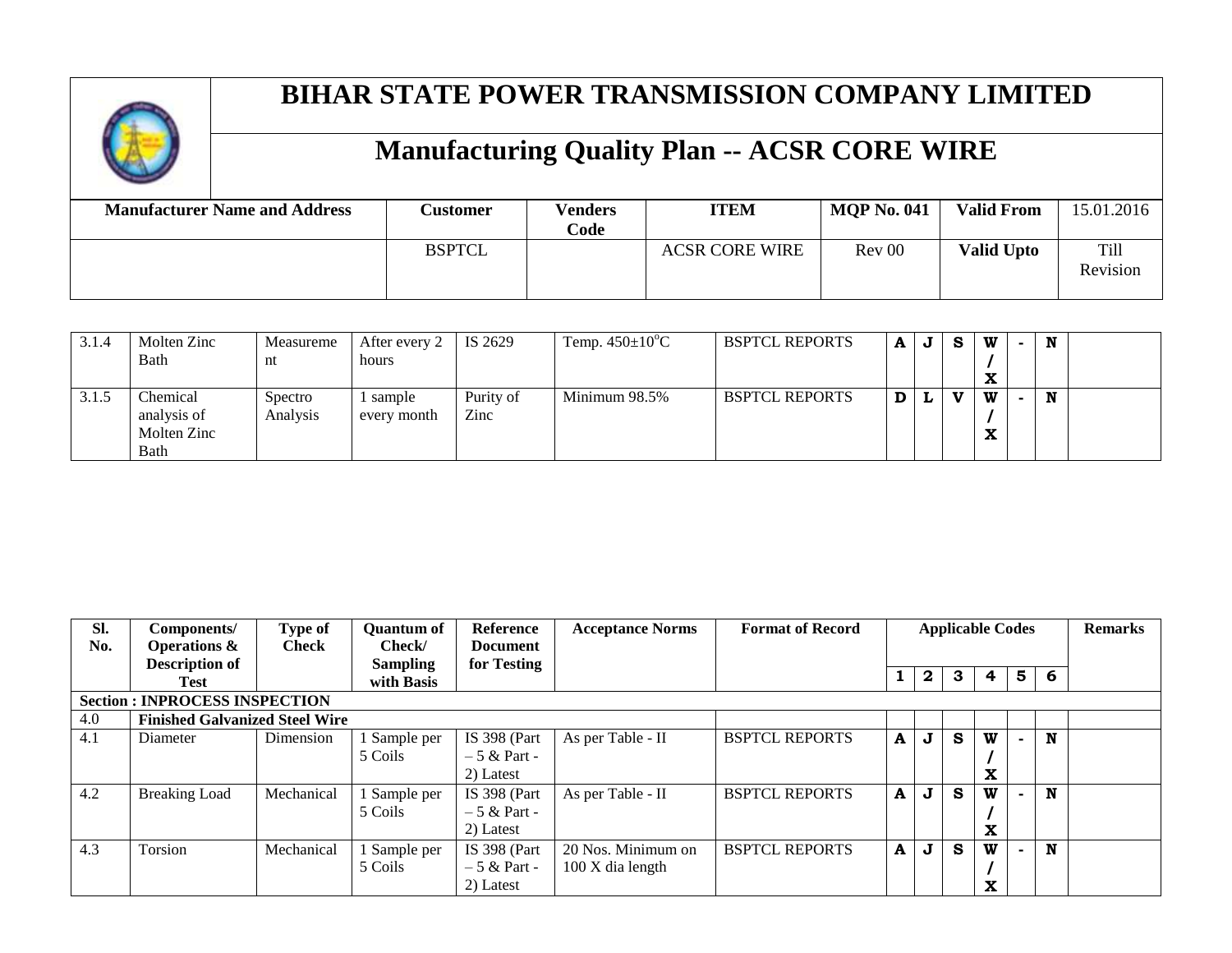

# **Manufacturing Quality Plan -- ACSR CORE WIRE**

| <b>Manufacturer Name and Address</b> | <b>Customer</b> | <b>Venders</b><br>Code | <b>ITEM</b>           | <b>MOP No. 041</b> | <b>Valid From</b> | 15.01.2016       |
|--------------------------------------|-----------------|------------------------|-----------------------|--------------------|-------------------|------------------|
|                                      | <b>BSPTCL</b>   |                        | <b>ACSR CORE WIRE</b> | Rev 00             | <b>Valid Upto</b> | Till<br>Revision |

| 4.4 | Elongation           | Mechanical | 1 Sample per<br>5 Coils | <b>IS 398 (Part</b><br>$-5 &$ Part -<br>2) Latest | 4.5 % Min. on guage<br>length of 200 mm                                                                                             | <b>BSPTCL REPORTS</b> | A | J       | -S | W<br>$\mathbf{A}$ | N |  |
|-----|----------------------|------------|-------------------------|---------------------------------------------------|-------------------------------------------------------------------------------------------------------------------------------------|-----------------------|---|---------|----|-------------------|---|--|
| 4.5 | <b>Wrapping Test</b> | Mechanical | Sample per<br>5 Coils   | IS 398<br>$(Part - 5 \&$<br>Part $-2$ )<br>Latest | $Wrap - 8$<br>Un Wrap $-6$<br>$Wrap-6$<br>Mandrel having dia<br>equal to 4 times the<br>dia of the wire shall<br>not crack or break | <b>BSPTCL REPORTS</b> | A | $\bf J$ | -S | W<br>w            | N |  |

# **TABLE – II**

#### **Finish Galvanised Steel Wire**

| Size | Normal Dia in |     | Dia in | Min $B/L$<br>, 1N | Min<br>Mass of           | Specification |
|------|---------------|-----|--------|-------------------|--------------------------|---------------|
| (mm) | mm            |     | mm     | kN                | Zinc Coat in             |               |
|      |               | Min | Max    |                   | $\&$ no of<br>$\dim/m^2$ |               |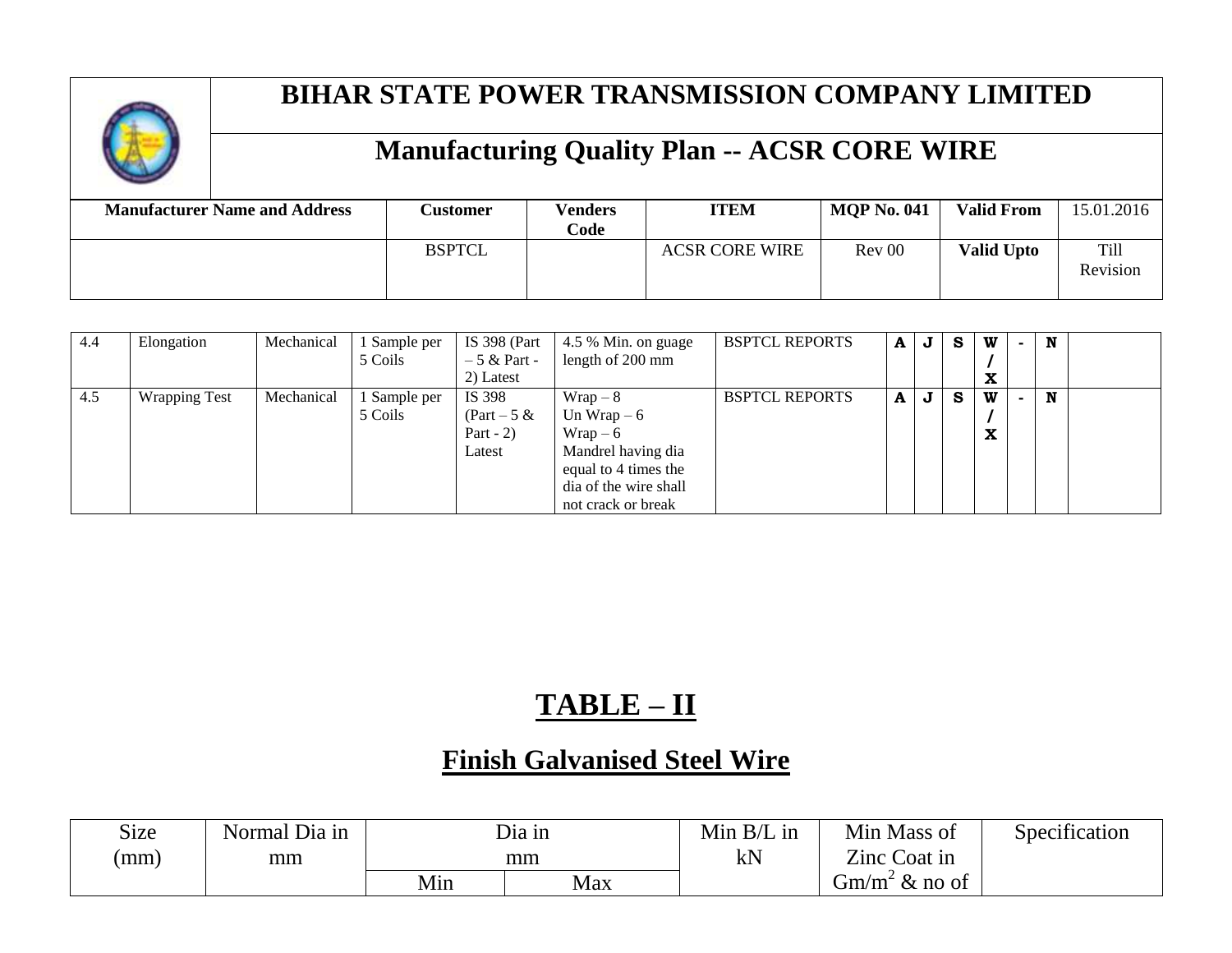

| <b>Manufacturer Name and Address</b> | <b>Customer</b> | <b>Venders</b><br>Code | <b>ITEM</b>           | <b>MOP No. 041</b> | <b>Valid From</b> | 15.01.2016       |
|--------------------------------------|-----------------|------------------------|-----------------------|--------------------|-------------------|------------------|
|                                      | <b>BSPTCL</b>   |                        | <b>ACSR CORE WIRE</b> | Rev 00             | <b>Valid Upto</b> | Till<br>Revision |

|      |      |      |      |       | dips            |        |
|------|------|------|------|-------|-----------------|--------|
| 2.54 | 2.54 | 2.51 | 2.57 | 6.87  | 230/2 dips 1    | IS 398 |
|      |      |      |      |       | min & 1 dip 0.5 |        |
|      |      |      |      |       | min             |        |
| 3.18 | 3.18 | 3.15 | 3.21 | 10.43 | 250/3 dips 1    | IS 398 |
|      |      |      |      |       | min             |        |
|      |      |      |      |       |                 |        |
| 3.53 | 3.53 | 3.50 | 3.56 | 13.34 | 250/3 dips 1    | IS 398 |
|      |      |      |      |       | min             |        |
| 2.21 | 2.21 | 2.18 | 2.24 | 4.49  | $230/2$ dips 1  | IS 398 |
|      |      |      |      |       | min & 1 dip 0.5 |        |
|      |      |      |      |       | min             |        |
| 3.00 | 3.00 | 2.97 | 3.03 | 9.29  | $240/3$ dips 1  | IS 398 |
|      |      |      |      |       | min             |        |

| SI. | C <b>omponents/</b>                   | <b>Type of</b> | Ouantum of | <b>Reference</b> | <b>Acceptance Norms</b> | <b>Format of Record</b> |  | <b>Applicable Codes</b> |  | Remarks |
|-----|---------------------------------------|----------------|------------|------------------|-------------------------|-------------------------|--|-------------------------|--|---------|
| No. | Operations &                          | $\rm{Check}$   | Check/     | Document         |                         |                         |  |                         |  |         |
|     | <b>Description of</b>                 |                | Sampling   | for Testing      |                         |                         |  |                         |  |         |
|     |                                       |                |            |                  |                         |                         |  | 4                       |  |         |
|     | <b>Test</b>                           |                | with Basis |                  |                         |                         |  |                         |  |         |
|     | <b>Section : INPROCESS INSPECTION</b> |                |            |                  |                         |                         |  |                         |  |         |
|     | <b>Finished Galvanized Steel Wire</b> |                |            |                  |                         |                         |  |                         |  |         |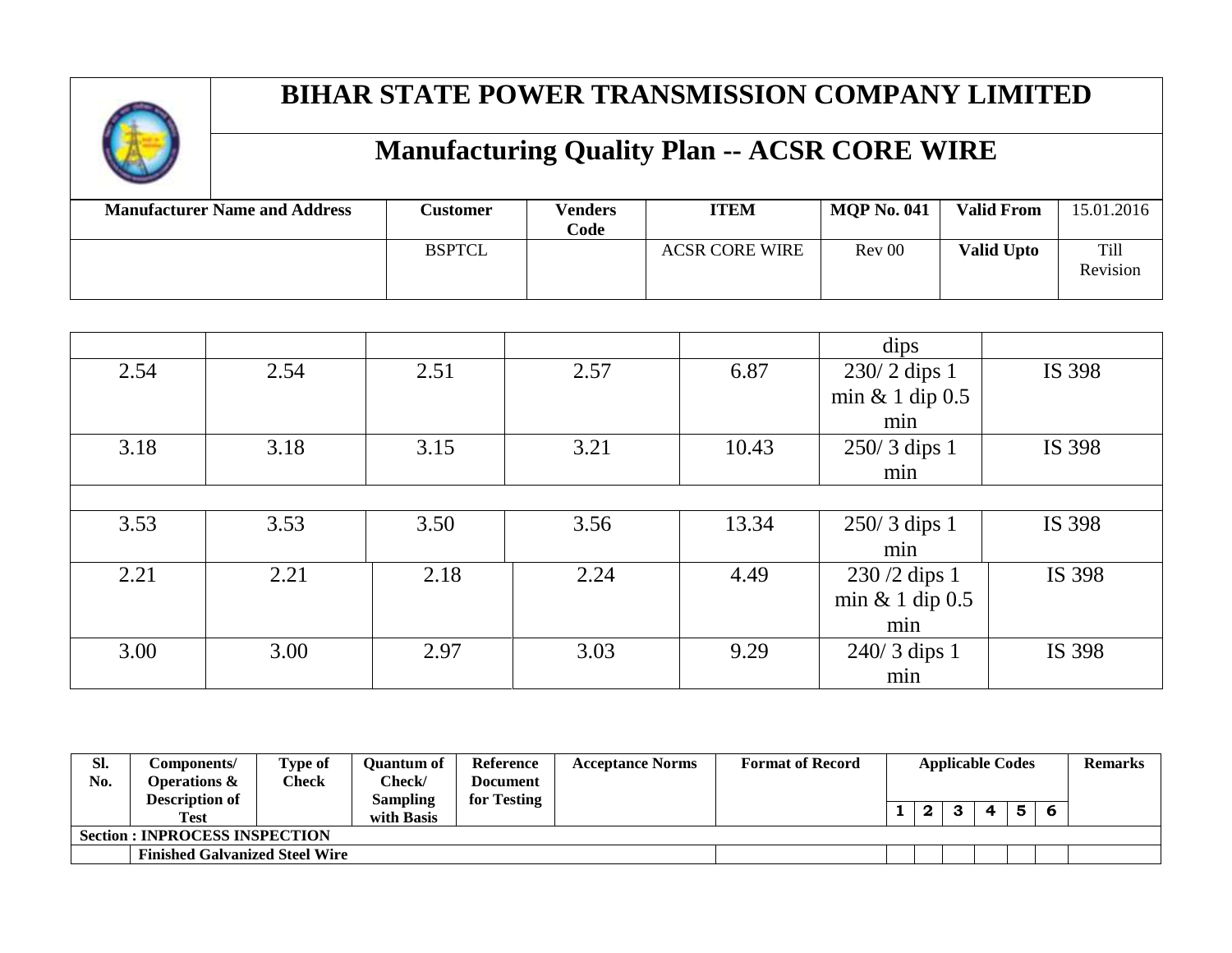

| <b>Manufacturer Name and Address</b> | <b>Customer</b> | <b>Venders</b><br>Code | <b>ITEM</b>           | <b>MOP No. 041</b> | <b>Valid From</b> | 15.01.2016       |
|--------------------------------------|-----------------|------------------------|-----------------------|--------------------|-------------------|------------------|
|                                      | <b>BSPTCL</b>   |                        | <b>ACSR CORE WIRE</b> | Rev 00             | <b>Valid Upto</b> | Till<br>Revision |

| 4.6 | <b>Adhesion Test</b>      | Mechanical<br>& Chemical | Sample per<br>5 Coils   | IS 4826                                    | The Zinc coating shall<br>remain adherent to the<br>steel wire when wound<br>10 turns on a mandrel | <b>BSPTCL REPORTS</b> | A | $\bf J$     | S | W<br>x |                | N |  |
|-----|---------------------------|--------------------------|-------------------------|--------------------------------------------|----------------------------------------------------------------------------------------------------|-----------------------|---|-------------|---|--------|----------------|---|--|
|     |                           |                          |                         |                                            | having dia equal to 4<br>times the dia of the<br>wire.                                             |                       |   |             |   |        |                |   |  |
| 4.7 | Weight of Zinc<br>Coating | Chemical                 | Sample per<br>5 Coils   | IS 4826 &<br>IS 6745                       | As per Table - II                                                                                  | <b>BSPTCL REPORTS</b> | A | J           | S | W<br>X | $\blacksquare$ | N |  |
| 4.8 | Preece Test               | Chemical                 | 1 Sample per<br>5 Coils | IS 4826 &<br>IS 2633                       | As per Table - II                                                                                  | <b>BSPTCL REPORTS</b> | A | $\mathbf J$ | S | W<br>X |                | N |  |
| 4.9 | Joints                    | Visual                   | 100 % on<br>each coil   | IS 398 (Part<br>$-5 &$ Part -<br>2) Latest | No joints and weld<br>allowed                                                                      | <b>BSPTCL REPORTS</b> | A | J           | S | W<br>x |                | N |  |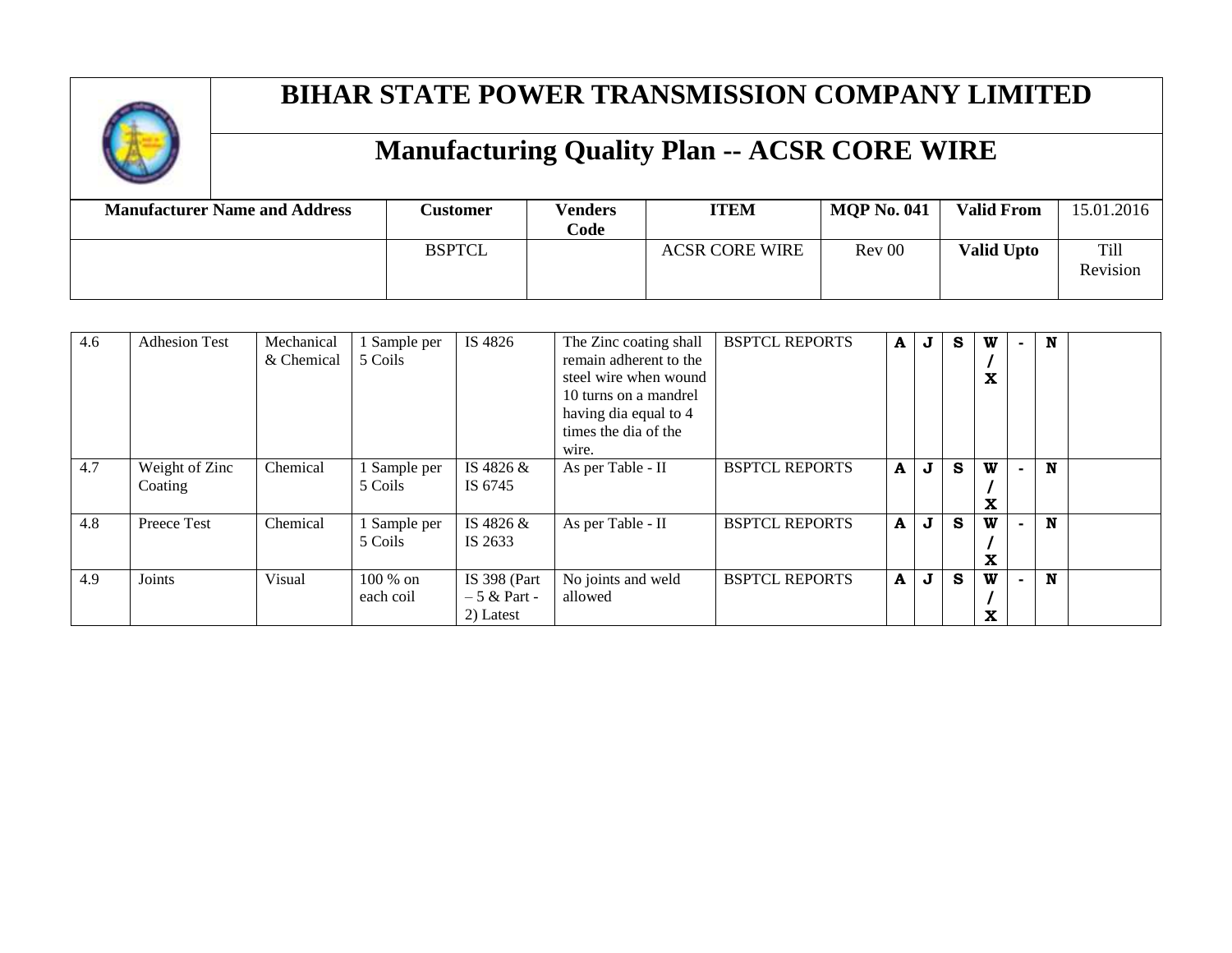

| <b>Manufacturer Name and Address</b> | <b>Customer</b> | <b>Venders</b><br>Code | <b>ITEM</b>           | <b>MQP No. 041</b> | <b>Valid From</b> | 15.01.2016       |
|--------------------------------------|-----------------|------------------------|-----------------------|--------------------|-------------------|------------------|
|                                      | <b>BSPTCL</b>   |                        | <b>ACSR CORE WIRE</b> | Rev 00             | <b>Valid Upto</b> | Till<br>Revision |

| SI.  | Components/                                                | Type of      | <b>Quantum of</b> | <b>Reference</b> | <b>Acceptance Norms</b> | <b>Format of Record</b> | <b>Applicable Codes</b> |                  |   |              |                | <b>Remarks</b> |  |
|------|------------------------------------------------------------|--------------|-------------------|------------------|-------------------------|-------------------------|-------------------------|------------------|---|--------------|----------------|----------------|--|
| No.  | <b>Operations &amp;</b>                                    | <b>Check</b> | Check/            | <b>Document</b>  |                         |                         |                         |                  |   |              |                |                |  |
|      | <b>Description of</b>                                      |              | <b>Sampling</b>   | for Testing      |                         |                         | 1                       | $\boldsymbol{2}$ | 3 | 4            | $5\phantom{1}$ | 6              |  |
|      | <b>Test</b>                                                |              | with Basis        |                  |                         |                         |                         |                  |   |              |                |                |  |
|      | <b>Section: INPROCESS INSPECTION</b>                       |              |                   |                  |                         |                         |                         |                  |   |              |                |                |  |
|      | <b>Finished Galvanized Steel Wire</b>                      |              |                   |                  |                         |                         |                         |                  |   |              |                |                |  |
| 4.10 | Surface Finish                                             | Visual       | $100\%$ on        | IS 398 (Part     | Galvanized wire shall   | <b>BSPTCL REPORTS</b>   | A                       | J                | S | W            |                | N              |  |
|      |                                                            |              | Each Coil         | $-5 &$ Part -    | free from defects such  |                         |                         |                  |   |              |                |                |  |
|      |                                                            |              |                   | 2) Latest        | as bare patches, Ash,   |                         |                         |                  |   | X            |                |                |  |
|      |                                                            |              |                   |                  | Flux, Dross             |                         |                         |                  |   |              |                |                |  |
|      |                                                            |              |                   |                  | inclusion/Carry over    |                         |                         |                  |   |              |                |                |  |
|      |                                                            |              |                   |                  | etc.                    |                         |                         |                  |   |              |                |                |  |
|      | <b>C. Section : FINAL INSPECTION</b>                       |              |                   |                  |                         |                         |                         |                  |   |              |                |                |  |
| 5.0  | <b>Acceptance Test on Individual Galvanized Steel Wire</b> |              |                   |                  |                         |                         |                         |                  |   |              |                |                |  |
| 5.1  | Diameter                                                   | Dimension    | Sample per        | IS $398$ (Part   | As per Table - II       | <b>BSPTCL REPORTS</b>   | E                       | $\mathbf M$      | T | $\mathbf{z}$ |                | N              |  |
|      |                                                            |              | 5 Coils           | $-5 &$ Part -    |                         |                         |                         |                  |   |              |                |                |  |
|      |                                                            |              |                   | 2) Latest        |                         |                         |                         |                  |   |              |                |                |  |
| 5.2  | <b>Breaking Load</b>                                       | Mechanical   | Sample per        | IS 398 (Part     | As per Table - II       | <b>BSPTCL REPORTS</b>   | E                       | M                | T | $\mathbf{z}$ |                | N              |  |
|      |                                                            |              | 5 Coils           | $-5 &$ Rart -    |                         |                         |                         |                  |   |              |                |                |  |
|      |                                                            |              |                   | 2) Latest        |                         |                         |                         |                  |   |              |                |                |  |
| 5.3  | Torsion                                                    | Mechanical   | Sample per        | IS 398 (Part     | 20 Nos. Minimum on      | <b>BSPTCL REPORTS</b>   | E                       | $\mathbf{M}$     | T | $\mathbf{z}$ |                | N              |  |
|      |                                                            |              | 5 Coils           | $-5 &$ Part -    | 100 X dia length        |                         |                         |                  |   |              |                |                |  |
|      |                                                            |              |                   | 2) Latest        |                         |                         |                         |                  |   |              |                |                |  |
| 5.4  | Elongation                                                 | Mechanical   | Sample per        | IS 398 (Part     | 4.5 % Min. on guage     | <b>BSPTCL REPORTS</b>   | E                       | $\mathbf M$      | T | $\mathbf{z}$ |                | $\mathbf N$    |  |
|      |                                                            |              | 5 Coils           | $-5 &$ Part -    | length of 200 mm        |                         |                         |                  |   |              |                |                |  |
|      |                                                            |              |                   | 2) Latest        |                         |                         |                         |                  |   |              |                |                |  |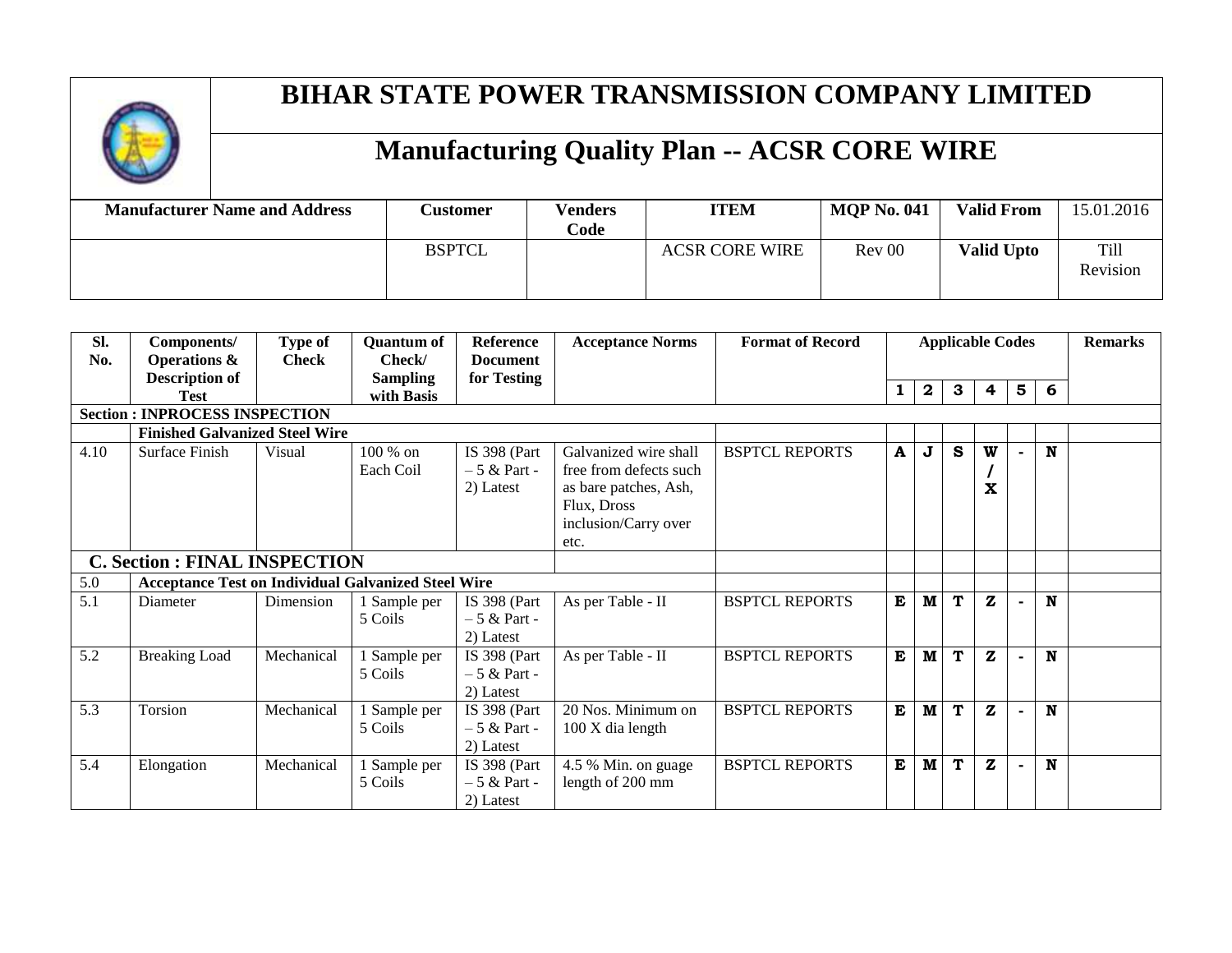

| <b>Manufacturer Name and Address</b> | <b>Lustomer</b> | Venders<br>Code | <b>ITEM</b>           | <b>MOP No. 041</b> | <b>Valid From</b> | 15.01.2016              |
|--------------------------------------|-----------------|-----------------|-----------------------|--------------------|-------------------|-------------------------|
|                                      | <b>BSPTCL</b>   |                 | <b>ACSR CORE WIRE</b> | Rev 00             | <b>Valid Upto</b> | <b>Till</b><br>Revision |

| 5.5 | <b>Wrapping Test</b> | Mechanical | . Sample per | IS 398 (Part  | $Wrap-8$              | <b>BSPTCL REPORTS</b> | Е | M | T. | z | N |  |
|-----|----------------------|------------|--------------|---------------|-----------------------|-----------------------|---|---|----|---|---|--|
|     |                      |            | 5 Coils      | $-5 &$ Part - | Un Wrap $-6$          |                       |   |   |    |   |   |  |
|     |                      |            |              | 2) Latest     | $Wrap-6$              |                       |   |   |    |   |   |  |
|     |                      |            |              |               | Mandrel having dia    |                       |   |   |    |   |   |  |
|     |                      |            |              |               | equal to 4 times the  |                       |   |   |    |   |   |  |
|     |                      |            |              |               | dia of the wire shall |                       |   |   |    |   |   |  |
|     |                      |            |              |               | not crack or break    |                       |   |   |    |   |   |  |

| Sl.<br>No. | Components/<br><b>Operations &amp;</b>        | <b>Type of</b><br><b>Check</b> | <b>Quantum of</b><br>Check/   | <b>Reference</b><br><b>Document</b> | <b>Acceptance Norms</b>                                                                                                                                      | <b>Format of Record</b> | <b>Applicable Codes</b> |   |   |              | <b>Remarks</b> |   |  |
|------------|-----------------------------------------------|--------------------------------|-------------------------------|-------------------------------------|--------------------------------------------------------------------------------------------------------------------------------------------------------------|-------------------------|-------------------------|---|---|--------------|----------------|---|--|
|            | <b>Description of</b><br><b>Test</b>          |                                | <b>Sampling</b><br>with Basis | for Testing                         |                                                                                                                                                              |                         |                         | 2 | 3 | 4            | 5              | 6 |  |
|            | <b>C. Section : FINAL INSPECTION</b>          |                                |                               |                                     |                                                                                                                                                              |                         |                         |   |   |              |                |   |  |
| 5.6        | <b>Adhesion Test</b>                          | Mechanical<br>& Chemical       | Sample per<br>5 Coils         | IS 4826                             | The Zinc coating shall<br>remain adherent to the<br>steel wire when wound<br>10 turns on a mandrel<br>having dia equal to 4<br>times the dia of the<br>wire. | <b>BSPTCL REPORTS</b>   | E                       | M | T | $\mathbf{z}$ | $\blacksquare$ | N |  |
| 5.7        | Weight of Zinc<br>Coating                     | Chemical                       | Sample per<br>5 Coils         | IS 4826 &<br>IS 6745                | As per Table - II                                                                                                                                            | <b>BSPTCL REPORTS</b>   | E                       | M | T | $\mathbf{z}$ |                | N |  |
| 5.8        | Preece Test                                   | Chemical                       | Sample per<br>5 Coils         | IS 4826 &<br>IS 2633                | As per Table - II                                                                                                                                            | <b>BSPTCL REPORTS</b>   | E                       | M | T | $\mathbf{z}$ |                | N |  |
|            | D Section : IDENTIFICATION, PACKING, DESPATCH |                                |                               |                                     |                                                                                                                                                              |                         |                         |   |   |              |                |   |  |
| 6.0        | Check for identification and checking         |                                |                               |                                     |                                                                                                                                                              |                         |                         |   |   |              |                |   |  |
| 6.1        | Proper Packing                                | Visual                         | 100 % on<br>Coils             | ----                                |                                                                                                                                                              | <b>BSPTCL REPORTS</b>   | $\mathbf{A}$            | J | S | W<br>X       |                | N |  |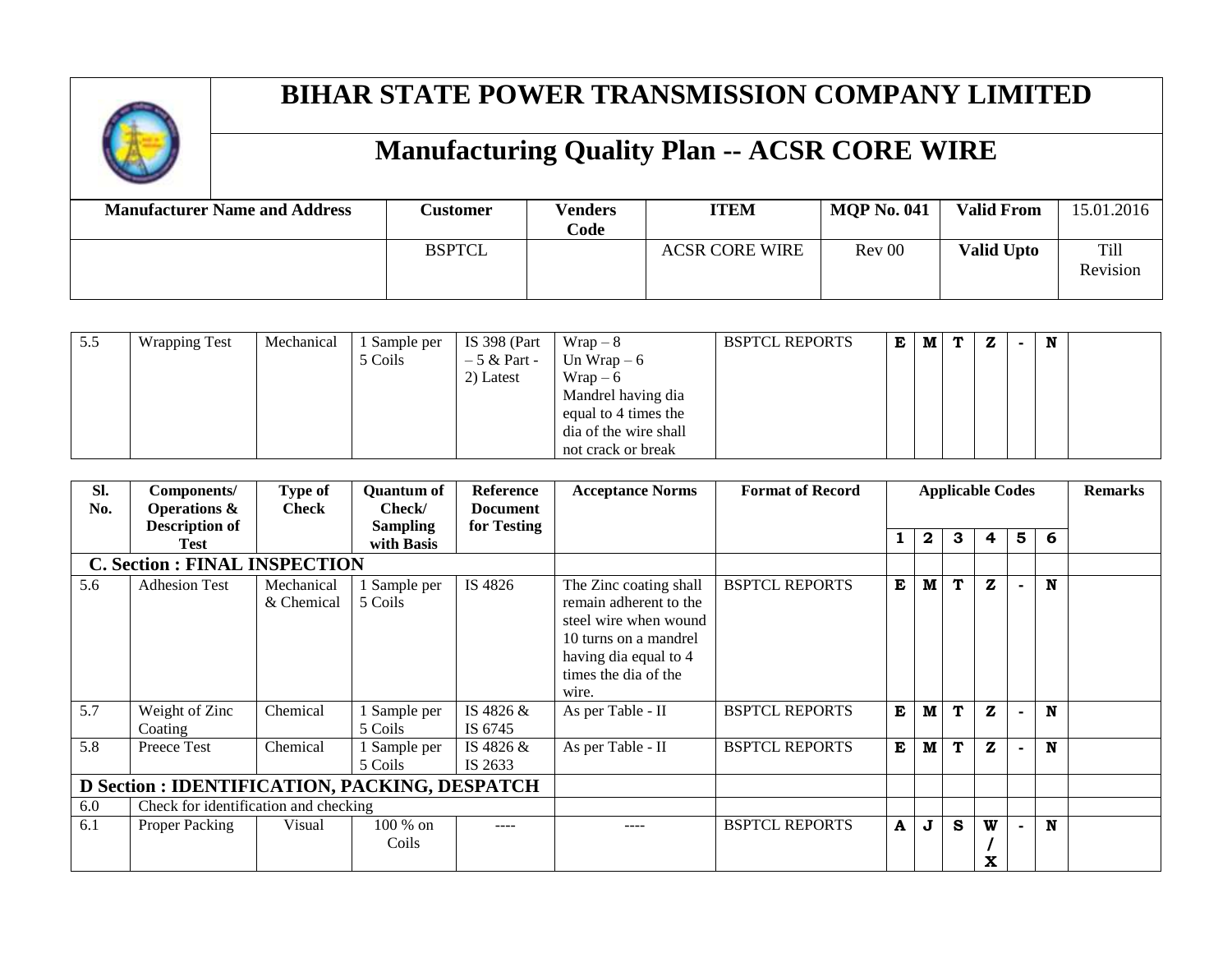

# **Manufacturing Quality Plan -- ACSR CORE WIRE**

| <b>Manufacturer Name and Address</b> | <b>Customer</b> | <b>Venders</b><br>Code | <b>ITEM</b>           | <b>MOP No. 041</b> | <b>Valid From</b> | 15.01.2016              |
|--------------------------------------|-----------------|------------------------|-----------------------|--------------------|-------------------|-------------------------|
|                                      | <b>BSPTCL</b>   |                        | <b>ACSR CORE WIRE</b> | Rev 00             | <b>Valid Upto</b> | <b>Till</b><br>Revision |

| 6.2 | Manufacturers<br>name    | Visual | 100 % on<br>Coils   | ----      |           | <b>BSPTCL REPORTS</b> | $\mathbf{A}$ | J | S            | W<br>$\mathbf x$  | $\blacksquare$ | $\mathbf N$ |  |
|-----|--------------------------|--------|---------------------|-----------|-----------|-----------------------|--------------|---|--------------|-------------------|----------------|-------------|--|
| 6.3 | Diameter                 | Visual | 100 % on<br>Coils   | $- - - -$ | $---$     | <b>BSPTCL REPORTS</b> | A            | J | $\mathbf{s}$ | W<br>$\mathbf x$  |                | $\mathbf N$ |  |
| 6.4 | Products                 | Visual | 100 % on<br>Coils   | $---$     | $- - - -$ | <b>BSPTCL REPORTS</b> | $\mathbf{A}$ | J | S            | W<br>$\mathbf{x}$ |                | $\mathbf N$ |  |
| 6.5 | Date of<br>Manufacturing | Visual | $100\%$ on<br>Coils | ----      | $---$     | <b>BSPTCL REPORTS</b> | $\mathbf{A}$ | J | S            | W<br>$\mathbf x$  |                | $\mathbf N$ |  |
| 6.6 | Batch No./Lot<br>No.     | Visual | 100 % on<br>Coils   | $- - - -$ | $- - - -$ | <b>BSPTCL REPORTS</b> | A            | J | S            | W<br>X            |                | $\mathbf N$ |  |
| 6.7 | Coil No.                 | Visual | 100 % on<br>Coils   | $- - - -$ | $---$     | <b>BSPTCL REPORTS</b> | $\mathbf{A}$ | J | S            | W<br>$\mathbf{x}$ |                | $\mathbf N$ |  |
| 6.8 | Weight of each<br>coil   | Visual | 100 % on<br>Coils   | ----      | $- - - -$ | <b>BSPTCL REPORTS</b> | A            | J | S            | W<br>$\mathbf x$  |                | $\mathbf N$ |  |
| 6.9 | Length                   | Visual | 100 % on<br>Coils   | $---$     | $- - - -$ | <b>BSPTCL REPORTS</b> | $\mathbf A$  | J | S            | W<br>$\mathbf x$  |                | $\mathbf N$ |  |

#### **List of Component Manufacturer**